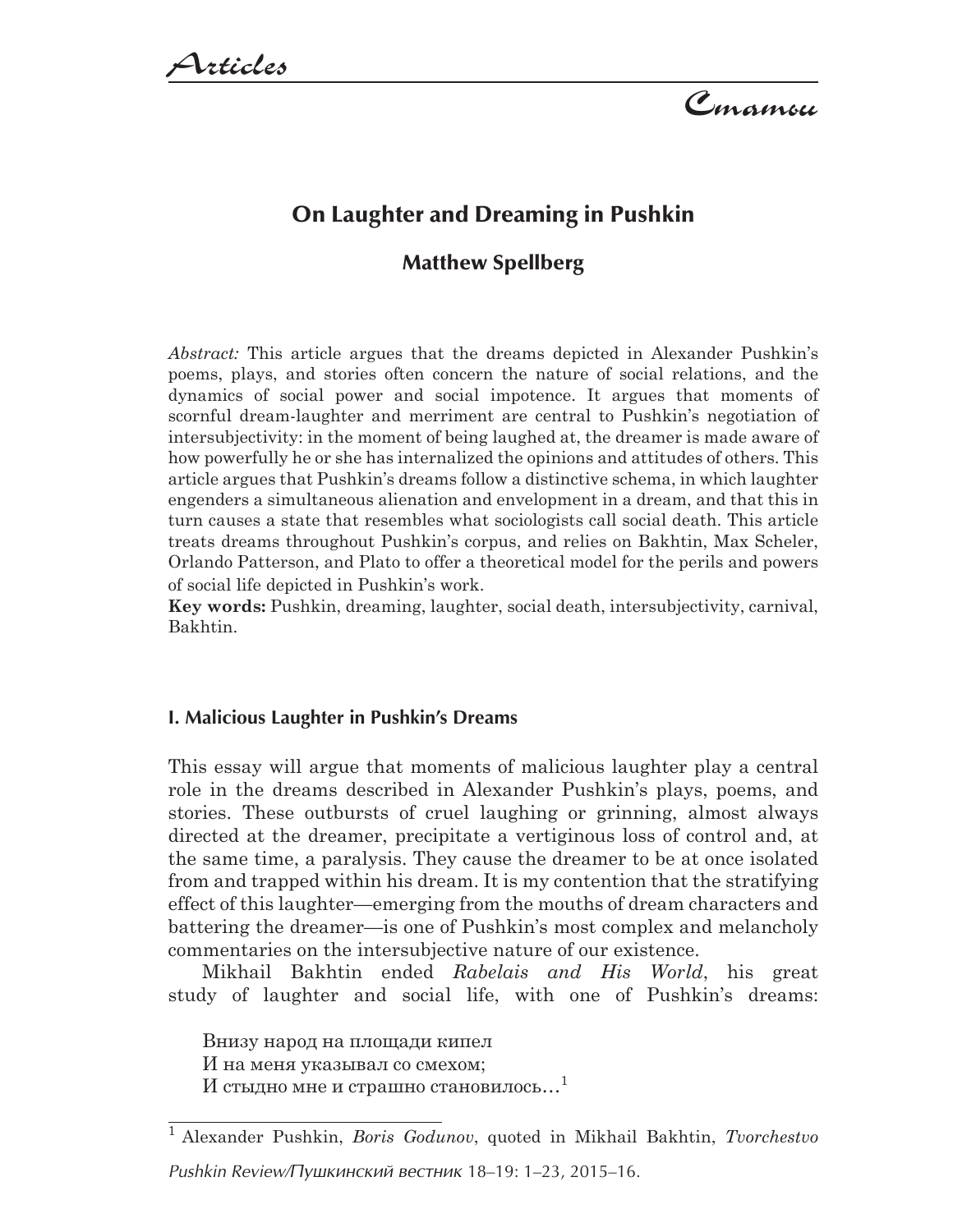This is Grigory Otrepiev's voice from *Boris Godunov*, recounting his prophetic dream while still a novice in the monastery. Bakhtin understood the passage as a kind of mystical historiography of carnival: "Every act of world history was accompanied by a laughing chorus," he glosses. But it is very important to recall that the dreamer here is being laughed at by the Muscovite people. He is perhaps a participant in the carnival of world history, but, if so, he stands outside the stratum of laughter (in Bakhtin's largely positive account of carnival, it is precisely the indiscriminate ubiquity of laughter that makes it so liberating and restorative; the butt of the joke laughs with the joker). Bakhtin considered the carnival a kind of exaggerated negative image of society, a moment when all of its structures were revealed by being dissolved and turned on their heads.<sup>2</sup> If we extend this reading to Otrepiev's dream, it seems that Otrepiev's position in the social world has been turned upside down by the carnival. Yet in some sense, the carnival has also prefgured his ultimate demise in the non-carnival world. Bakhtin's reading of this dream suggests that in this case carnival not only mocks social structures but also predicts their fnal consequences (in this case, deposition and death). Malicious dreamlaughter becomes the index of an individual's relation to the society around him. A laughing dream is a carnival that enforces social discipline rather than relieving it.<sup>3</sup>

<sup>2</sup> "This experience," writes Bakhtin, "opposed to all that was ready-made and completed, to all pretense at immutability, sought a dynamic expression; it demanded ever changing, playful, undefned forms. All the symbols of the carnival idiom are flled with this pathos of change and renewal, with the sense of the gay relativity of prevailing truths and authorities. We fnd here a characteristic logic, the peculiar logic of the 'inside out' (*à l'envers*), of the 'turnabout,' of a continual shifting from top to bottom, from front to rear, of numerous parodies and travesties, humiliations, profanations, comic crownings and uncrownings" (Bakhtin, *Rabelais*, 11). It is interesting to note that the transformations and travesties of carnival bear a marked resemblance to the metamorphoses and incongruities we associate with dreaming. It seems crucial, then, that dreaming should differ from carnival in the quality of the laughter so often present.

<sup>3</sup> It is possible that the full implications of Otrepiev's dream for carnival eluded Bakhtin. In the study of Dostoevsky, Bakhtin makes reference to this passage as well, this time interpreting it as "the same carnival logic of self-appointed *elevation*, the communal act of comic *decrowning on the public square*, and a falling *downward*" (Mikhail Bakhtin, *Problems of Dostoevsky's Poetics*, trans. and ed. Caryl Emerson [Minneapolis: University of Minnesota Press, 1984], 169). But Otrepiev is not a

*Fransua Rable i narodnaia kul´tura srednevekov´ia i Renessansa*, in *Sobranie sochinenii* 4, pt. 2 (Moscow: Iazyki slavianskikh kul´tur, 2010), 508. English references in the text are to *Rabelais and His World*, trans. Hélène Iswolsky (Cambridge, MA: M.I.T. Press, 1965), 474. All further references to Pushkin in the Russian are taken from *Polnoe sobranie sochinenii v desiati tomakh* (*PSS*), ed. B.V. Tomashevskii (Leningrad: Akademiia nauk SSSR,1978).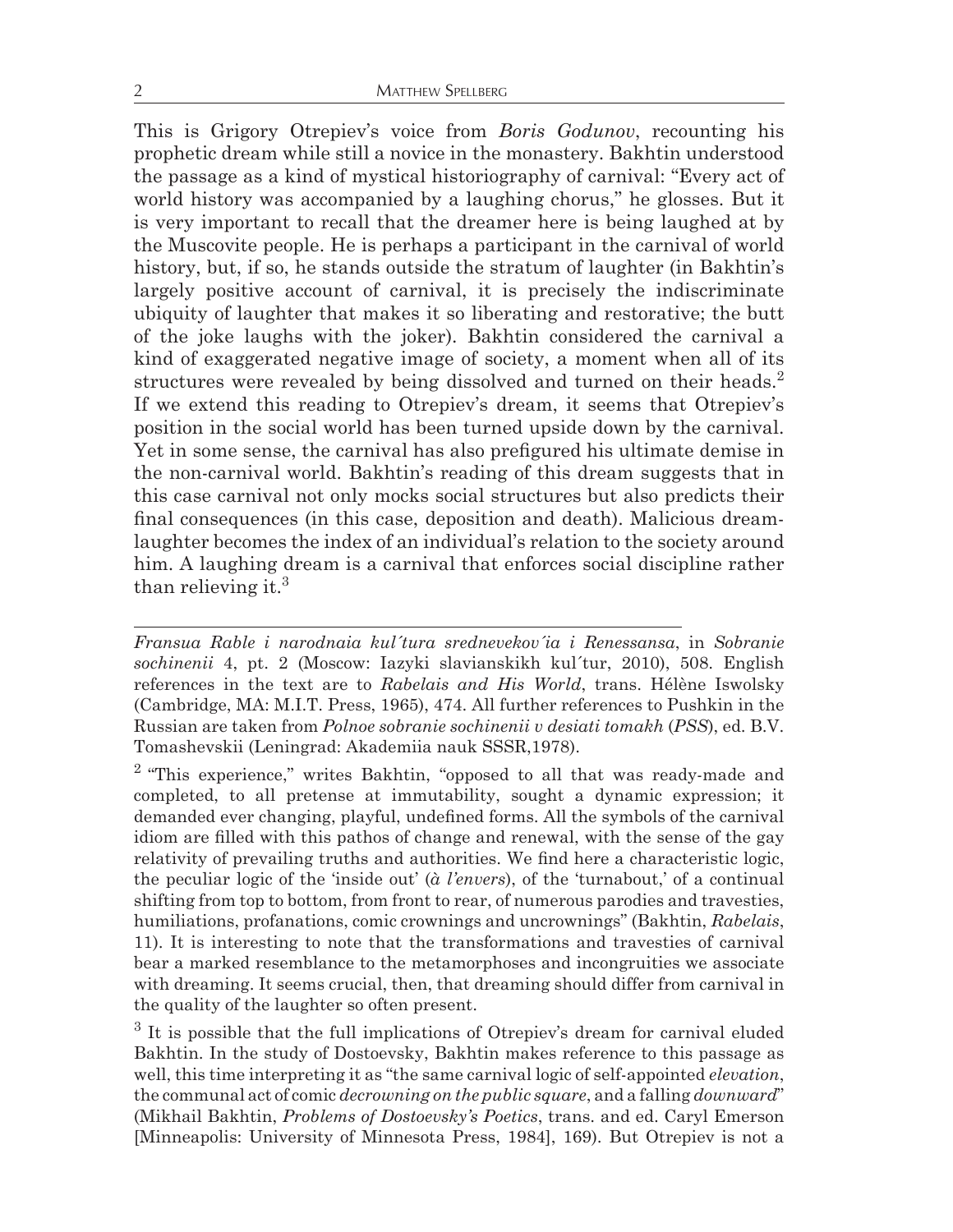Dream-laughter (sometimes also manifested as dream-grinning and dream-pointing) occurs in many of Pushkin's works, among them *Evgenii Onegin*, *Pikovaia dama*, *Ruslan i Liudmila*, and *Grobovshchik*. His uncanny dream sequences and their strange laughter owe a direct debt to the gothic movement of the preceding generations in England, France, and Germany. R. L. Busch reminds us that the école frenetique, or the gotho-freneticist tradition—Hoffman, Byron, the early Hugo, the fantastical Balzac—came to have an important infuence on Russian literature of the 1820s and 1830s. It was a school that "sought to captivate or jar the reader by foregrounding features such as suspense, terror, horror, and crime."<sup>4</sup> In many cases, Russian writers expanded the gothic idiom to color their attempts at realism, as Katherine Bowers has persuasively argued.<sup>5</sup> Pushkin had a more ambivalent relationship to this school than did Gogol or Lermontov, and he used it sparingly.<sup>6</sup> Nevertheless, the dreams in his works are concentrated pockets of the gothic, especially in their use of an unsettling, menacing atmosphere (occasionally they are also encased within larger gothic narratives, but often not). The infuence of Hoffman in these moments is particularly to be noted, as has been discussed at length by Norman Ingham.<sup>7</sup> We can see an antecedent to Pushkin's dream-laughter in the way Hoffman punctuates his stories with moments of malicious and terrifying laughter (though not necessarily in dreams), as in this passage from "The Choosing of the Bride": "On the street outside he heard his two uncanny acquaintances burst into a piercing shriek of laughter behind him that froze the blood in his veins."8

But while the malicious laughter of Pushkin's dreams can be situated historically within the gothic, it is my belief that Pushkin makes use of dream-laughter in order to advance a set of philosophical ideas

<sup>5</sup> Katherine Bowers, "Through a Glass, Darkly: Use of the Gothic in Early Russian Realism," *The Modern Language Review* 108: 4 (October 2013): 1237–53.

<sup>6</sup> Busch, "Pushkin and the Gotho-freneticist Tradition," 178–79.

<sup>8</sup> E. T. A. Hoffman, "The Choosing of the Bride," in *Tales of Hoffman*, trans. R. J. Hollingdale (New York: Penguin, 1982), 353.

willing participant in the carnival; this is merrymaking in its violent and fateful guise. He is, if anything, part of the "ambivalence" of carnival laughter that Bakhtin elsewhere discusses, how its joy is coupled with (or engendered by) a perception of crisis. The looming sense of crisis may, by the time of the Rabelais book, make the reading of *Boris—*short and elliptical though it is—more ambiguous. The "laughing chorus" of history is a joyous, but also awful, force.

<sup>4</sup> R. L. Busch, "Pushkin and the Gotho-freneticist Tradition," *Canadian Slavonic Papers* 29: 2/3 (1987): 165.

<sup>7</sup> See the chapter on Pushkin in Norman Ingham, *E. T. A. Hoffman's Reception in Russia* (Würzburg: Jal-Verlag, 1974), 118–40. Though anecdotal evidence suggests Pushkin enjoyed reading Hoffman, Ingham fnds that the one decisive sign of Hoffman's infuence appears in *Pikovaia dama*, of course a very important dream-text.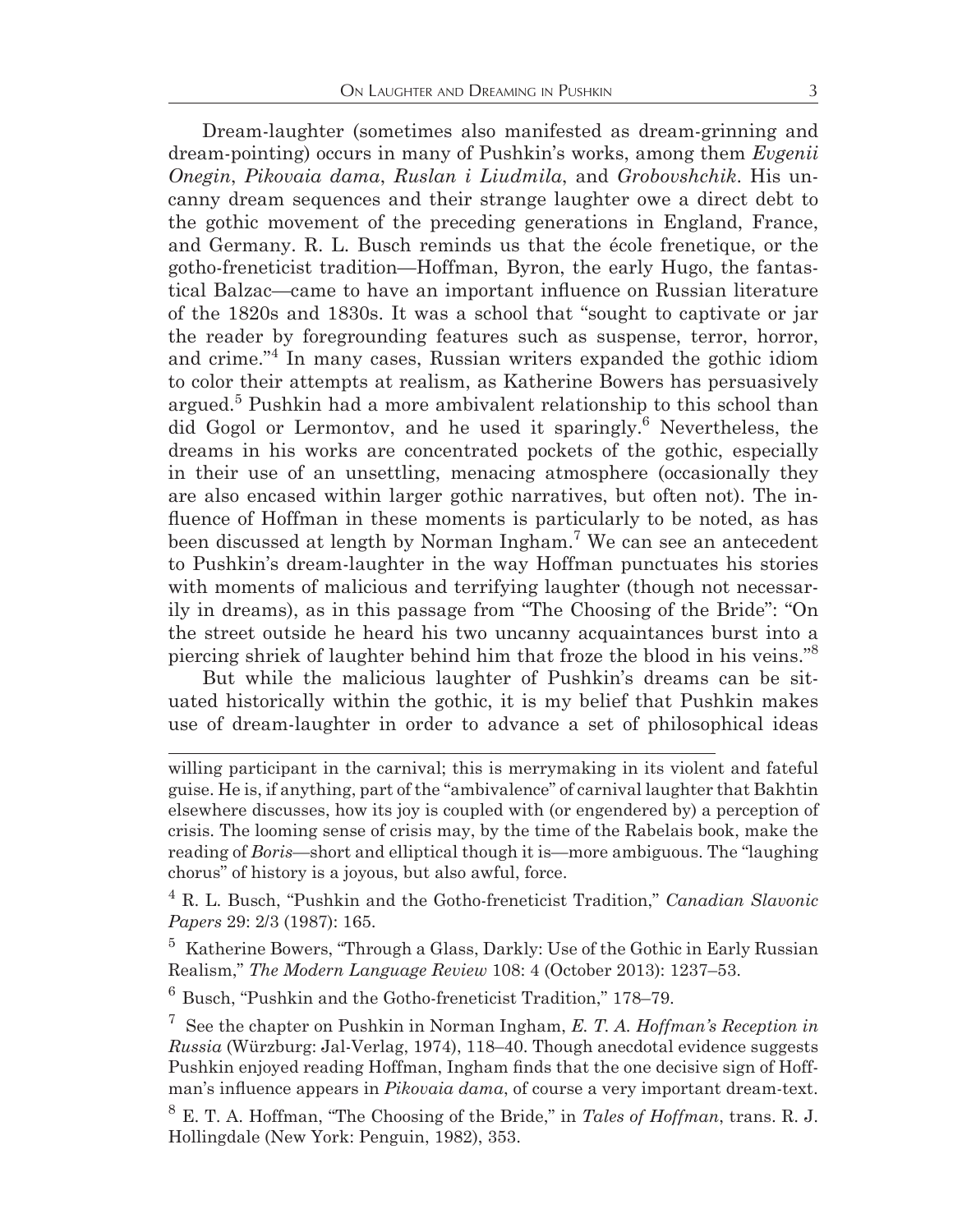that transcend the generic requirements of the gothic. These ideas concern the relationship of dreaming to social life and what dreaming can reveal concerning social relations in our waking lives. The philosophical meanings behind Pushkin's dreams have been much explored in scholarly literature. For Michael Katz, many of Pushkin's dreams can be explained by the tension between the two Russian words for dreaming: *mechta* and *son*, that is, the dream as wish and the dream as nocturnal vision.9 In other words, a Pushkinian night-dream is at once a vision and a desire, and the vision often upsets the desire manifest within it. David Bethea, on the other hand, has recently read at least one of Pushkin's dreams as an exposition of a Freudian family romance.<sup>10</sup> Richard Gregg thinks of dreaming in Pushkin as a strategy for characters to consider their alternatives within waking life (Tatyana, for example, deciding whether to embrace an "unwanted spouse" or a desired, "demonic lover").<sup>11</sup>

All of these interpretations in some ways accord with my central contention in this article, which is that dreams in Pushkin are concerned above all with social relations. His dreams *do* concern family confict, reality and desire, the alternatives available to characters in the world—but they do so as part of a somewhat broader project, namely giving an analysis of the constraints and pressures of intersubjective life on the individual. Pushkin was of course deeply concerned with the pressures of social life, both in his writing and in his ambivalent relationship to the Imperial Court and the political life of the nation. In his study *Puškin and Social Ideas*, Sam Driver reminds us that the "idea of the poet as alienated from society" is an anachronism when applied to an early 19th-century courtly milieu.<sup>12</sup> In fact, Pushkin's life and art were deeply caught up with the currents of social life surrounding him. As Caryl Emerson has succinctly written, in Pushkin's time, "most took for granted that poets could serve both Caesar and God."<sup>13</sup>

In this article it will be my hypothesis that dreaming serves as a key location for the concentrated exploration of social anxiety. I will

<sup>9</sup> Michael R. Katz, "Dreams in Pushkin," *California Slavic Studies* 11, ed. Nicholas V. Riasanovsky, Gleb Struve, and Thomas Eekman (Berkeley: University of California Press, 1980), 85–88.

<sup>10</sup> David Bethea, "Taboo and the Family Romance in *The Captain's Daughter,*" in *Taboo Pushkin: Topics, Texts, Interpretations*, ed. Alyssa W. Dinega (Madison: University of Wisconsin Press, 2012), 321–49. See also in this regard another important Freudian family-oriented reading in Caryl Emerson, "Grinyov's Dream: The Captain's Daughter and a Father's Blessing," *Slavic Review* 40: 1 (1981): 61–62.

<sup>&</sup>lt;sup>11</sup> Richard A. Gregg, "Tat'vana's Two Dreams: The Unwanted Spouse and the Demonic Lover," *The Slavonic and East European Review* 48: 113 (1970): 492–505.

<sup>12</sup> Sam Driver, *Puškin and Social Ideas* (New York: Columbia University Press, 1989), ix.

<sup>13</sup> Caryl Emerson, "Pushkin, Literary Criticism, and Creativity in Closed Places," *New Literary History* 29: 4 (Autumn 1998): 656.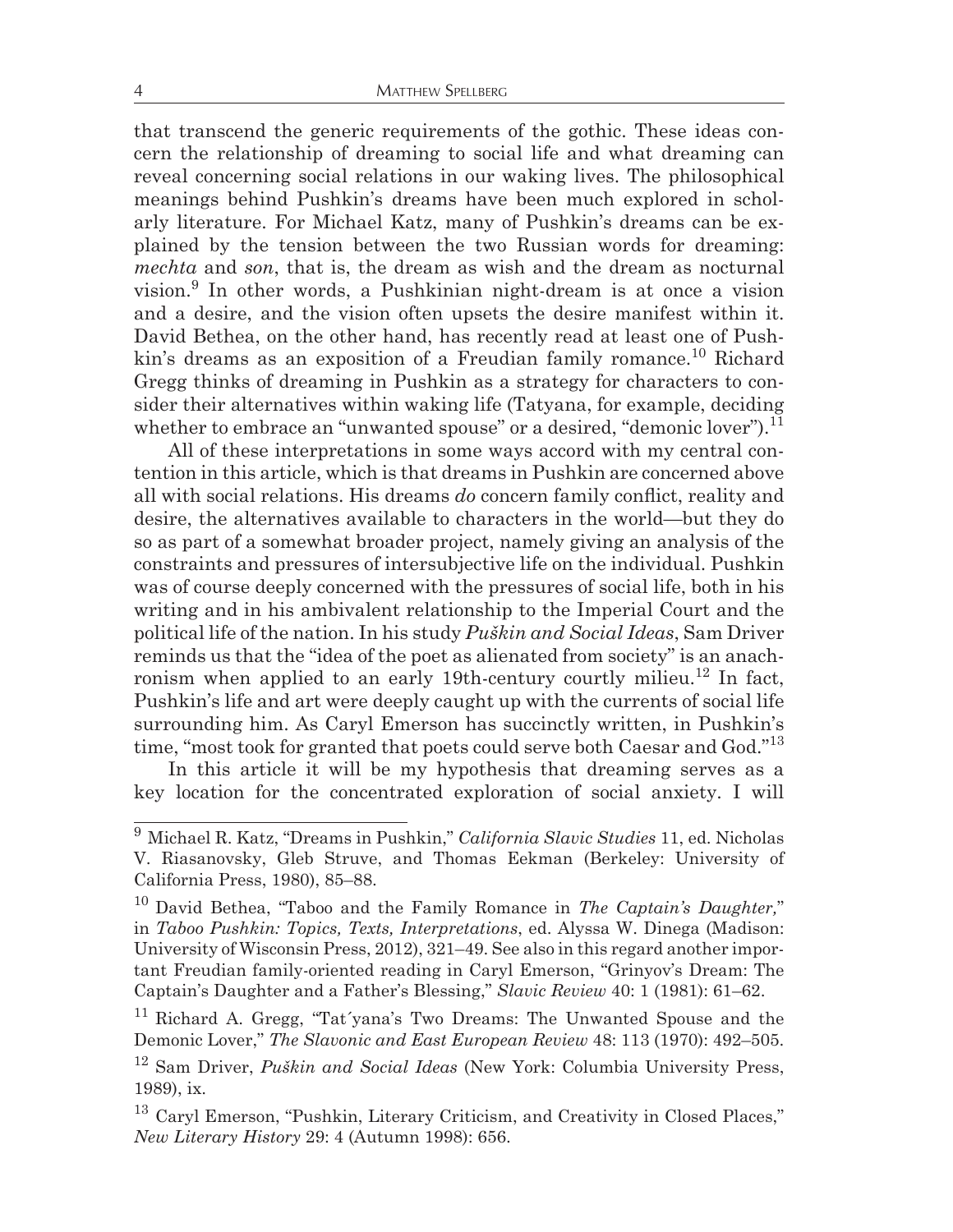more specifcally argue that Pushkin carries out a very distinct act of social mimesis, reimagining relations between dreamer and society in terms of rejection and thus of interdependence. The dream can serve as a form of self-knowledge in which the self comes to understand its relation to others. In particular, I believe that dreaming in Pushkin often carries out a rehearsal of what sociologists (especially Orlando Patterson) have called *social death*, the moment when a person is utterly discredited in the eyes of others and, as a result, made patently aware of their infuence over him or her. The term *social death* is most commonly used to describe slavery and other forms of culturally-imposed bondage, in which the slave is at once cast out from the community and tightly bound to it—a being forced to play a non-being while still alive.<sup>14</sup>

We will see that this simultaneous alienation and entrapment plays out in Pushkin's dreams, and that the symbolic trigger is laughter—the combination of laughter and dreaming transcends the use of either in separate contexts in other gothic works. Why laughter is the key trigger for this mechanism can be partially explained by some of the oldest philosophical accounts of its purpose. Laughter has long been seen by Western philosophers as primarily derisive: Plato says in *Philebus* that someone ridiculous is ignorant of himself, and that when we laugh we draw attention to the vice of self-ignorance.<sup>15</sup> Thus it is that laughter directed at a person serves to defate and damage that person, to put him in his place. It is for this reason, in part, that Plato suggests only slaves should be allowed to play in comedies.<sup>16</sup> A certain kind of laughter has long played a locking or securing function, a kind of metaphysical manacle which serves to lower a person, and in many cases render him or her socially impotent (there are of course other, gentler kinds of laughter, but these are in short supply in Pushkin's dreams).

Bakhtin repeatedly draws attention in his study of Dostoevsky to the laughter of the old crone in Raskolnikov's dream. He says that this is the

<sup>14</sup> The phrase is best known from Orlando Patterson's seminal *Slavery and Social Death: A Comparative Study* (Cambridge, MA: Harvard University Press, 1982), although Patterson himself comes to the term via two other anthropologists of slavery, Michel Izard and Claude Meillassoux, especially the latter's *L'esclavage en Afrique précoloniale* (Paris: François Maspero, 1975). Patterson explains that social death means a kind of paradoxical status of non-status: the slave is kept in a liminal state, bound fast to the society he serves, but also banished from it. Social death is an internal exile, a paralyzing expulsion. In many cultures slaves were (and, sadly, are) inducted into their masters' households through a series of humiliating rituals meant to imitate death and a perverse form of resurrection as chattel. See Patterson, *Slavery and Social Death*, 35–76.

<sup>15</sup> Plato, *Philebus*, in *The Statesman. Philebus*, trans. Harold North Fowler and W. R. M. Lamb (Cambridge, MA: Harvard University Press, 1925), 48–50.

<sup>16</sup> Plato, *Laws*, 2: *Books VII–XII*, trans. R. G. Bury (Cambridge, MA: Harvard University Press, 1926), 7: 816.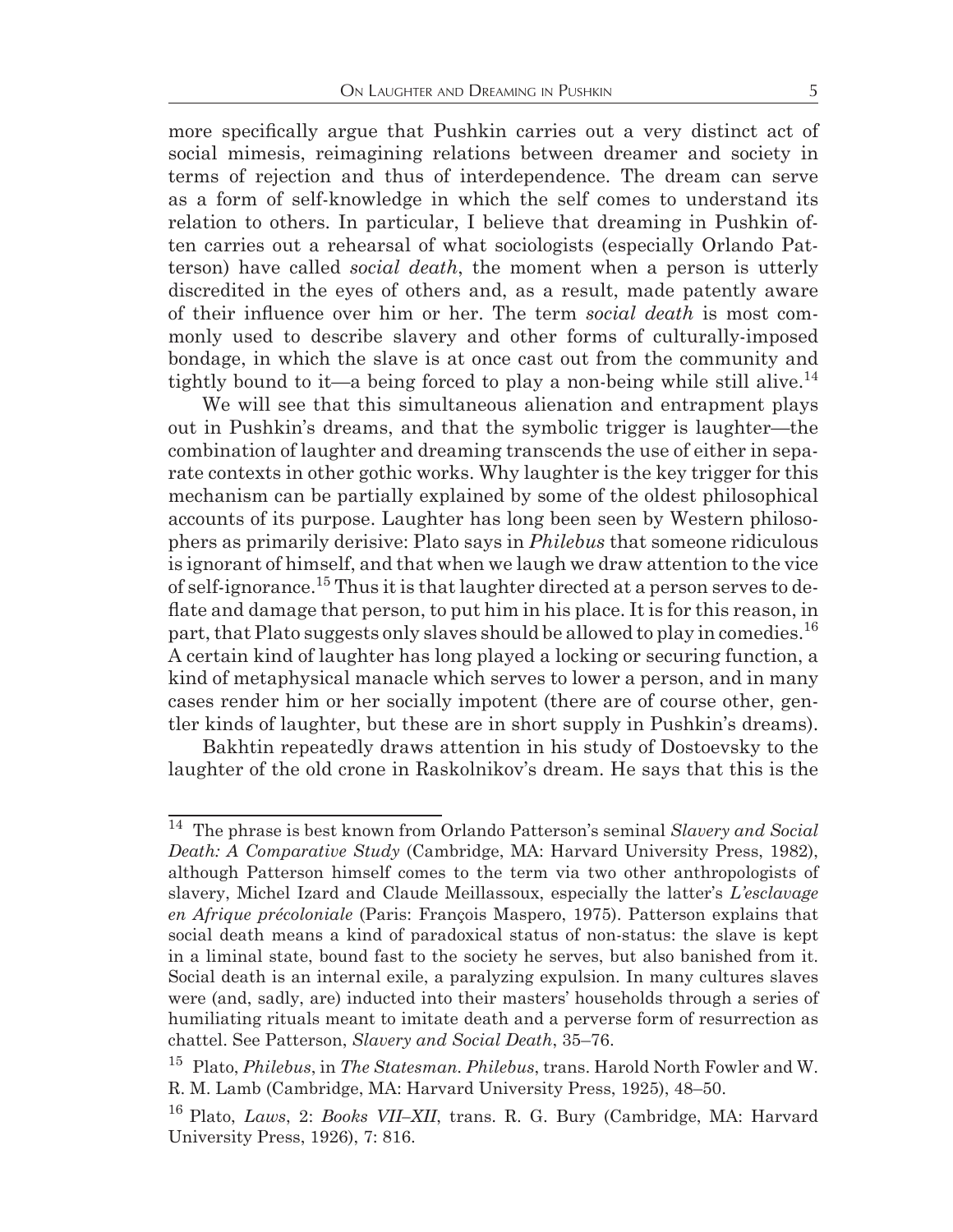intersection of the social wisdom of carnival with the psychology of the dream, that laughter is a bridging mechanism between pleasure and pain, life and death: "this same dream logic made it possible to create here the image of a *laughing murdered old woman*, *to combine laughter with death and murder*. But this is also made possible by the ambivalent logic of carnival."17 In his discussion of Raskolnikov's dream, Bakhtin explicitly signals Pushkin as a forerunner; it is from Pushkin that Dostoevsky came to learn about the dream-logic which combines death with laughter, entrapment with merriment.<sup>18</sup> For all of the above reasons, I believe it is not at all hyperbolic to compare the bondage of dream-laughter in Pushkin to social death and to assert that it is an important vehicle for Pushkin's account of psychology. The demoting effect of dream-laughter constitutes one of Pushkin's most important demonstrations of the spiritual power and attendant tragedy of social relations. In what follows we will see how the paradigm of laughter and social death plays out in dreams across Pushkin's oeuvre.

### **II. The Pattern of Unexpected Laughter and Social Death in Pushkin's Dreams**

In all but one of the dreams in Pushkin's corpus, a laughing voice is heard, or as a metonymy, a smirking face is seen.<sup>19</sup> Laughter (or a scornful grin, highly continuous with laughter) in all of these cases engenders a terrible upset for the dreamer. It is the moment at which the reality of the dream turns against him—and by this I mean especially that other people in the dream (or simulacra of people) turn against him. Furthermore, laughter plays the catalytic role in a schema which holds constant in its broad outlines across all of the dreams, although it varies in its individual instantiations. The basic schema is that mocking laughter or a mocking grin (usually within the dream, but occasionally before the dream, inspiring it) engender a paradoxical state in which a sense of alienation is accompanied by its opposite: a sense of entrapment. Thus, like Otrepiev, a character might at once tumble out of the dream and seem to rush headlong into it. We will see characters who are suddenly cut off from the rest of their dreamworld and yet, at the same time, fnd themselves frozen in place, unable to move—trapped within the world that has banished them. This paradoxical state causes a form of social death, that is, when a person assumes a status at once marginal and bonded: an internal exile.

<sup>17</sup> Bakhtin, *Problems of Dostoevsky's Poetics,* 168.

 $18$  Ibid.

<sup>&</sup>lt;sup>19</sup> There is, to my knowledge, only one important dream in Pushkin's corpus without laughter. The dream of Maria Gavrilovna in "The Blizzard" ("Metel´") is a nightmare suffered on the night before a clandestine marriage, which foresees the intended bridegroom's death on the battlefeld. Although it too is concerned with the power and terror of social life, it is, again to the best of my knowledge, the only dream without any echo of malicious laughter in Pushkin's oeuvre.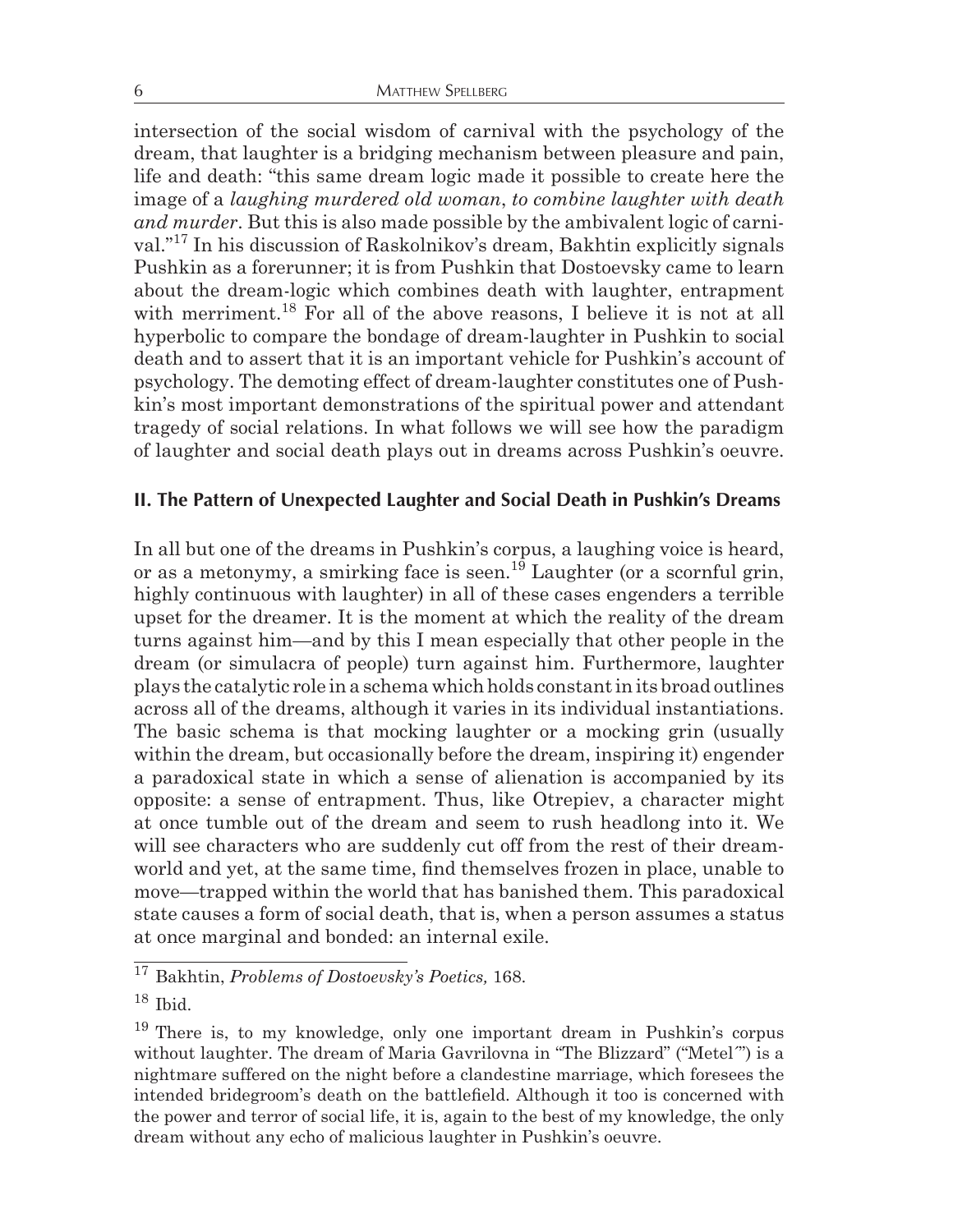This schema is immediately apparent in Otrepiev's dream from *Boris*, in which he climbs a high tower, stares out over Moscow, is mocked by the people, suddenly becomes ashamed and afraid—*stydno menia i strashno stanovilos´*—and then plunges down toward the ground, at once dying and waking in fright (*padaia stremglav, ia probuzhdalsia)*. 20 The dreamer has ascended to the pinnacle of his dream-world, laid out before him as an empire. But then, at its apogee, the dream turns about and is reoriented; there is a sudden dislocation of the dreaming subject caused by laughter. He is thrown out of place, dropped from his serene position at the center of the universe. He is stripped of his social status, going from king to clown (a *topos* also echoed in many Russian folk-plays, as Sergei Fomichev reminds us).<sup>21</sup> The double movement we have described is enfolded into the fall: he plunges headlong into the mass of people in his dream; at the same time, it propels him out of the dream, into a startled waking; he goes at once all the way in, and falls all the way out. It is important to recall that, in contradistinction to Bakhtin's exultation of the joyous crowning and uncrowning of fools at carnival, this experience is lived not by a mass of people in the city square, but by a single, agonized consciousness—the nervous, agitated, impatient Otrepiev. $22$  In the city square, mockery may liberate, but in the confnes of a single subjective consciousness, it imprisons.

The same schema is at play in *Ruslan and Lyudmila*. Here the knight Ruslan dreams that his beloved Lyudmila, whom he has just rescued (in waking reality, not in the dream), leaps down an abyss. He quickly jumps after her, not knowing that, as he sleeps, she will be stolen by his rival, Farláf. He fnds himself dreaming of Lyudmila's father's hall, where all are mourning her disappearance. But this somber atmosphere is quickly ruptured—not, as M. O. Gershenzon claims, by Ruslan's falling into the abyss,  $23$  which actually occurs earlier in the dream, but rather by a smirk.

 $\frac{20}{20}$  *PSS* 5: 201.

<sup>&</sup>lt;sup>21</sup> It was this demotion from king to fool by means of defenestration that Bakhtin thought so carnivalesque in this passage. It bears a marked resemblance to the medieval ceremonies in which fools were crowned and dethroned as kings of the day, ceremonies celebrated in *Rabelais and His World*. Sergei Fomichev claims that this scene also echoes a tradition of Russian folk plays in which the tsar-character is unmasked as an actor and humiliated or beaten up. It is possible, Fomichev explains, that Pushkin knew one such play, *The Comedy of Tsar Maximilian and His Son Adolf* (Sergei Fomichev, "The World of Laughter in Pushkin's Comedy," in *The Uncensored "Boris Godunov"*: *The Case for Pushkin's Original Comedy*, ed. Chester S. L. Dunning [Madison: University of Wisconsin Press, 2006], 147).

<sup>22</sup> See Bakhtin, *Problems of Dostoevsky's Poetics*, 126–27.

<sup>23</sup> M. O. Gershenzon, "Dreams in Pushkin" (orig. published 1924), trans. Stephen Aspden and Ray Parrott, *Russian Literature Triquarterly*, no. 23 (1990): 164. This article is an important study of Pushkin's dreams, and addresses primarily the fact that the dreams contain two parts: an in-gathering of perceptual material from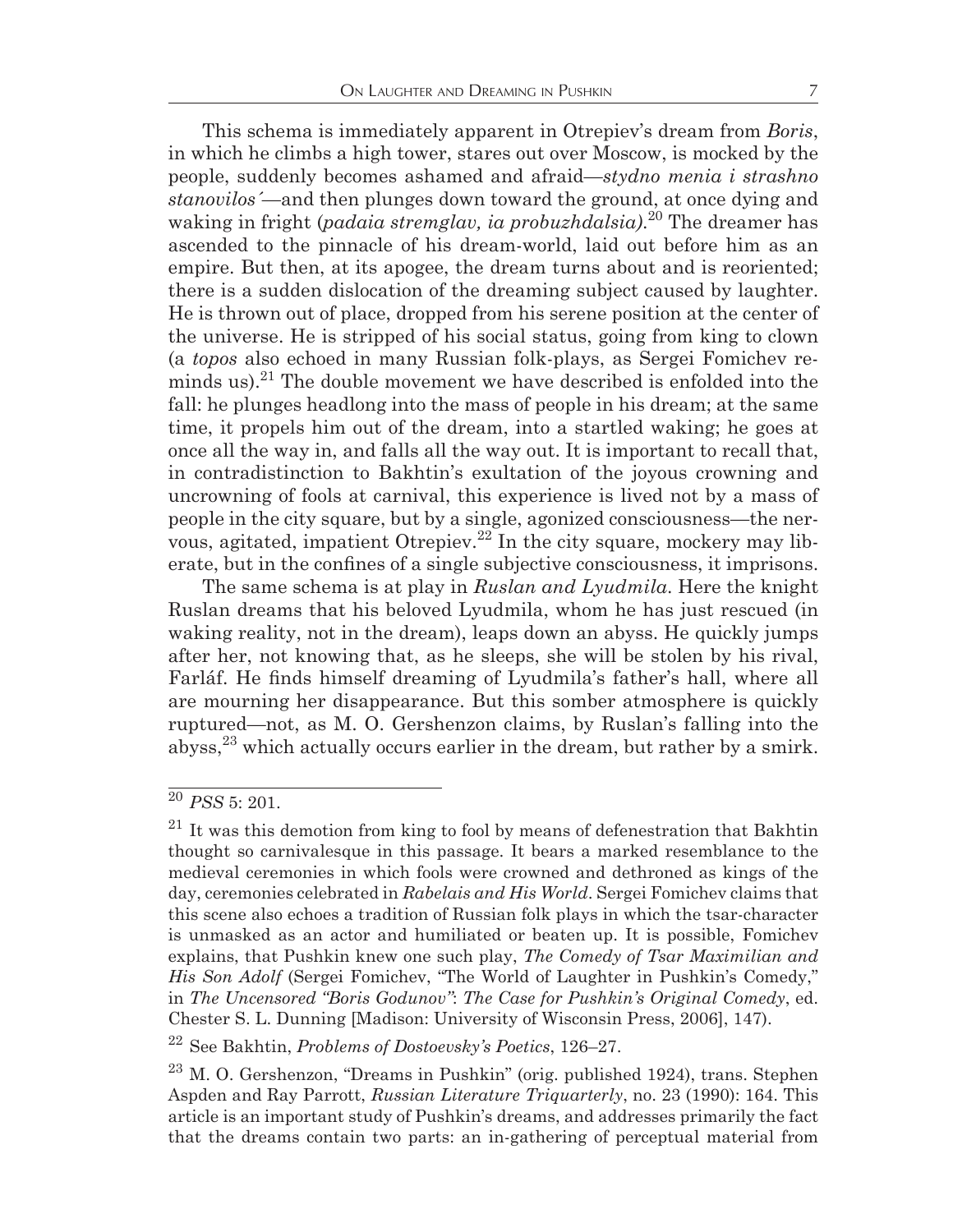Ruslan turns to see Rogdai, whom he had earlier killed, alive among the guests, drinking with a grin: "*iz openennogo stakana / on, vesel, p´et*."24 The cheerful presence of a dead man is intended, I think, to be unsettling and uncanny, and Ruslan is shocked. Though Rogdai is not outright laughing, his *veselo* demeanor (coupled with the fact that he should be dead) stands on the verge. As if on cue, Ruslan falls backward and is frozen in place, unable to wake or move. Farláf then steals up and kills him.

Like in *Boris*, the grinning Rogdai triggers the two-fold schema. Ruslan both recoils and is trapped in the dream-reality. He is isolated from the environment of the dream by the shock of seeing the grinning dead man, but he is also paralyzed in mind and body. It is as if the dream has both expelled him from its world and, at the same time, been poured over him like a cast of bronze.

In both of these cases, simultaneous expulsion and entrapment in the dream cause a mimesis of *social death*. The dreamer is, in an almost ritualistic fashion, derided and mocked by those whose approval or submission would otherwise sustain him. His ambitions are blocked by the laughter of others. In both cases, in turn, this social death heralds its truer double. In Ruslan's case, Farláf's knife will arrive momentarily. Otrepiev's plunge into the reality of his dream is also a counterfeit death; and although the intervening time is greater, it, like Ruslan's dream, also turns out to be a placeholder, a fair copy, of Otrepiev's true death several years later at the hands of the laughing Moscow mob.<sup>25</sup>

Pushkin's short verse-tale "The Bridegroom" ("Zhenikh") also features a dream sequence at the center of which is an irruption of dream laughter. The Bride narrates a dream of a wedding which is suddenly interrupted by "*krik, khokhot, pesni, shum, i zvon.*" The bridegroom asks what could be so bad about such a cheerful feast and the Bride answers: "*pir veselo bushuet, / Lish' devitsa goruet*."<sup>26</sup> Once again, the very moment in which laughter appears the dreamer herself is cut off from the rest of the dream. The stakes are high and once again justify our use of the vocabulary of social death, for a moment after the alienation

<sup>26</sup> *PSS* 4: 416–17.

past memories, and a rearranging of those materials into predictions of the future. In many instances the prophetic aspects of Pushkin's dreams—which I argue are really to be understood as the moments of *social mimesis*—are triggered by laughter.

<sup>24</sup> *PSS* 4: 67.

 $^{25}$  Engulfment accompanied by deranged laughter also appears in Pushkin's narrative poem *The Bronze Horseman*. The hero, Eugene, bursts into laughter after seeing his beloved's house swept away by a food, and it is this unexpected outburst that signals his estrangement from society and absorption in delusions: *"I vdrug, udaria v lob rukoiu, / Zakhokhotal"* (*PSS* 4: 283). After this laughter he becomes a paranoid recluse and, as always, this death in the social world prefgures an actual death.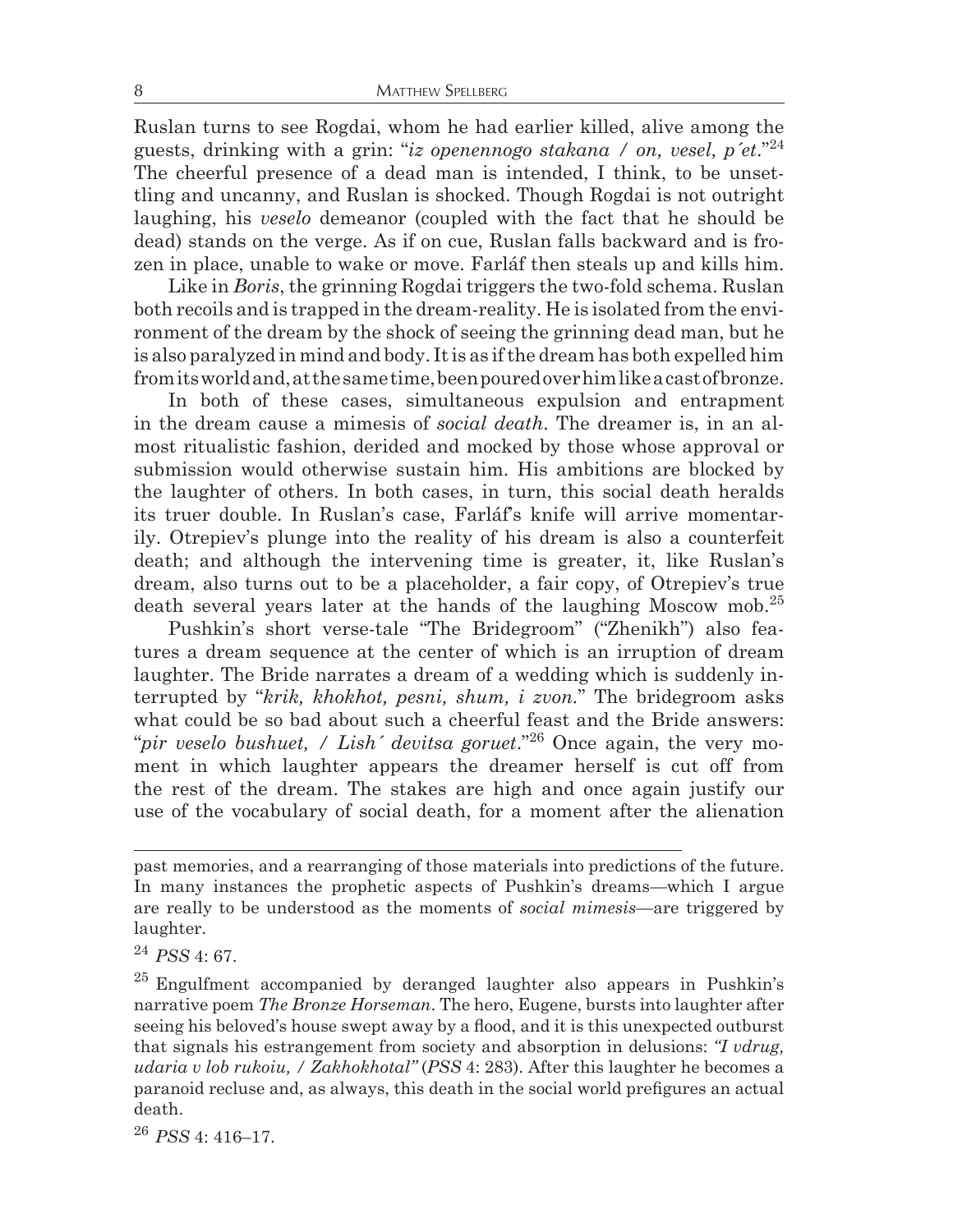comes the entrapment: she dreams she is grabbed and killed by her eldest brother, who then cuts off her hand. Once again the dream proves predictive, although this time more obliquely: in waking, the bride suddenly notices her own ring on the bridegroom's hand, indicating he's the one who years ago kidnapped her. He is then shamed and strung up.

This constellation of events—antagonism between dream and dreamer, entrapment of dreamer in the dream, mimesis of social death and foreshadowing of physical and spiritual death—is also present in two of Pushkin's gothic pastiches, where the gothic structure of the dream is replicated in the gothic structure of the entire story. In these stories, certain parts of the schema are transposed onto waking life, as if to suggest that in the gothic, the dreamlike mode extends beyond the boundaries of the dream itself. But the causality is still quite clear. In "The Undertaker" ("Grobovshchik") from *Tales of Belkin*, an undertaker is humiliated by a joke at a neighbor's party.<sup>27</sup> Cowed by what he perceives to be the malicious laughter of the other guests, he returns home in a drunken stupor and tells his servant that he will have a party of his own, inviting all of his dead clients. In the middle of the night, they arrive, flling his home with corpses. One rushes to embrace him, and, in his horror, he is thrown to the ground. He then awakes with a terrible hangover to fnd the house perfectly in order. Laughter, although transposed into waking life, causes the initial rejection; when its effects are replayed in the dream, it engenders simultaneous imprisonment (the corpse wrapping his arms around the undertaker) and alienation (the fall backwards out of the dream). Both of these are explored through the imagery of death and are clearly symbolic of the destruction (however buffoonish in this case) of social position.

The schema is treated in a more complex fashion in Pushkin's other great gothic semi-parody, "Queen of Spades." As with "The Undertaker," certain aspects of the schema appear in waking life rather than in the dream, but once again, the link between them is made quite clear. In fact, Pushkin's story suggests that his protagonist's madness is an extension of the dream into waking life (in his reading of this story, Bakhtin draws an explicit parallel between madness and the dream).<sup>28</sup>

When Hermann approaches Countess N.'s open coffn (having been the one to have scared her to death in the frst place), he is shocked to see the deceased cast a laughing glance at him: "*mertvaia nasmeshlivo vzglianula na nego*."<sup>29</sup> He reels in surprise, and pitches to the foor. This mocking glance, this intimation of cruel laughter, is a pivot-point for the novella. It is the straight gate through which Hermann passes from reality to a waking dream. Until then, arguably, the uncanny and super-

 $\overline{^{27}$  *PSS* 6: 81–87.

<sup>28</sup> Bakhtin, *Problems of Dostoevsky's Poetics,* 168.

<sup>29</sup> *PSS* 6: 232.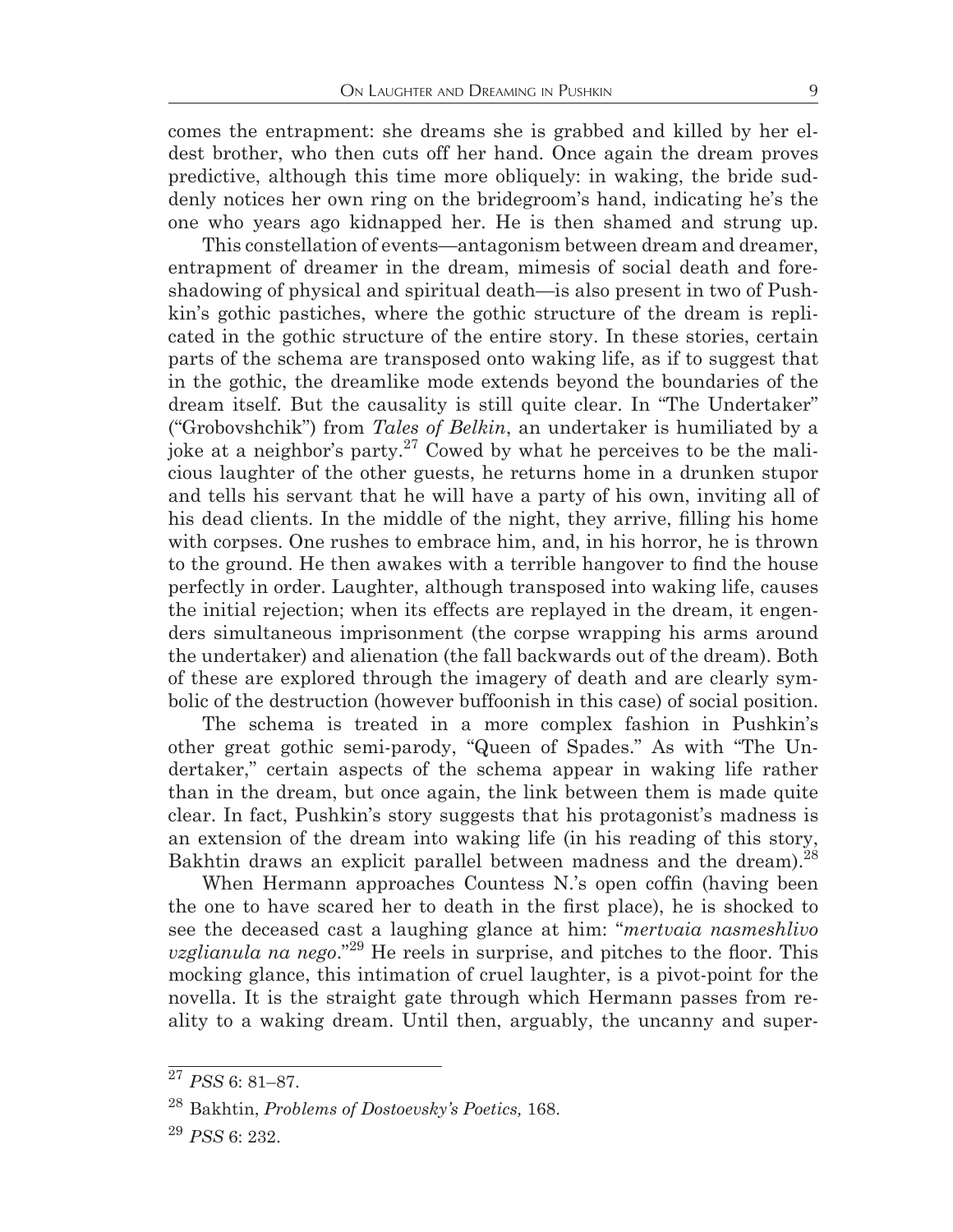natural have only been implied and are easily explained away; after that moment, they are unmistakably present on the plane of the story. The laughter of another person, followed by a pitching backwards—a literal alienation—causes the dream to rise up and swallow Hermann.

The fall is the key indication of the onset of the dream and its attendant characteristics. Gershenzon reminds us that the "headlong downward plunge" is the sign of the transition from the mnemonic to the prophetic in Pushkin's dreams; Michael Katz, too, remarks that Pushkin must have felt a falling sensation often in his own dreams, so ubiquitous is it in his dream depictions.<sup>30</sup> At the first appearance of the queen of spades, when the countess's face screws up into a grin, *Hermann falls backward to the ground*. Even if this does not literally signal the onset of a sleep-dream, it is the Pushkinian marker that we have entered a domain where subject and world are no longer reliably distinguishable. Malicious laughter, social humiliation, and fall are the crucial signs. That the rehearsal for Hermann's own death also begins at this moment is hidden in plain sight by the fact that the malicious smile belongs just as in *Ruslan and Lyudmila*—to a member of the already-dead.<sup>31</sup>

That night he is visited by the ghost of the countess, who does in fact reveal the secret of the cards: he is to bet on the three, seven, and ace on three consecutive nights. From then on Hermann's desire, his dreams, and his waking life are all fused.<sup>32</sup> His mind is overdetermined, and his perceptions are pushed towards dreamlike metamorphoses: a pretty girl looks like the three of hearts, a fat man resembles the ace. His actual dreams, too, are made on the same stuff. In his sleep, the three blooms as a "*grandiflora*," the seven appears as a gothic gateway, and the ace as a huge spider.<sup>33</sup>

<sup>30</sup> Gershenzon, "Dreams in Pushkin," 167.

 $31$  Incidentally, a person whose own social death has occurred long ago, when she gave herself to the Comte de Saint-Germain in exchange for the secret.

 $32$  For an account of the interwoven nature of dreams and desire in Pushkin's vocabulary, see Katz's "Dreams in Pushkin." For Katz, the key to Hermann's dream, and to many of Pushkin's dreams, is the tension between the two Russian words for dreaming: *mechta* and *son*. Hermann's dreams, according to Katz, are various attempts by his subconscious (although Katz is somewhat coy in using the term) at fulflling his aspirational dream (*mechta*) of becoming rich. The thrust of "Queen of Spades" for Katz is the fact that the *mechta* is never fulflled in reality through the *son*. Thus, Hermann is punished by being trapped in reiterating his own, mistaken *son*—which, rather cryptically, Katz calls "a punishment designed to ft the crime." His conclusion is that Hermann's "dreams (*sny* and *mechty*) have come to naught. He resides forever in the realm of his deranged imagination" which although true, seems to ignore the fact that there is a clear continuum in this story (as in countless other cases in the history of literature and in reality) between madness and dream (Katz, "Dreams in Pushkin," 85–88).

<sup>33</sup> *PSS* 6: 234*.*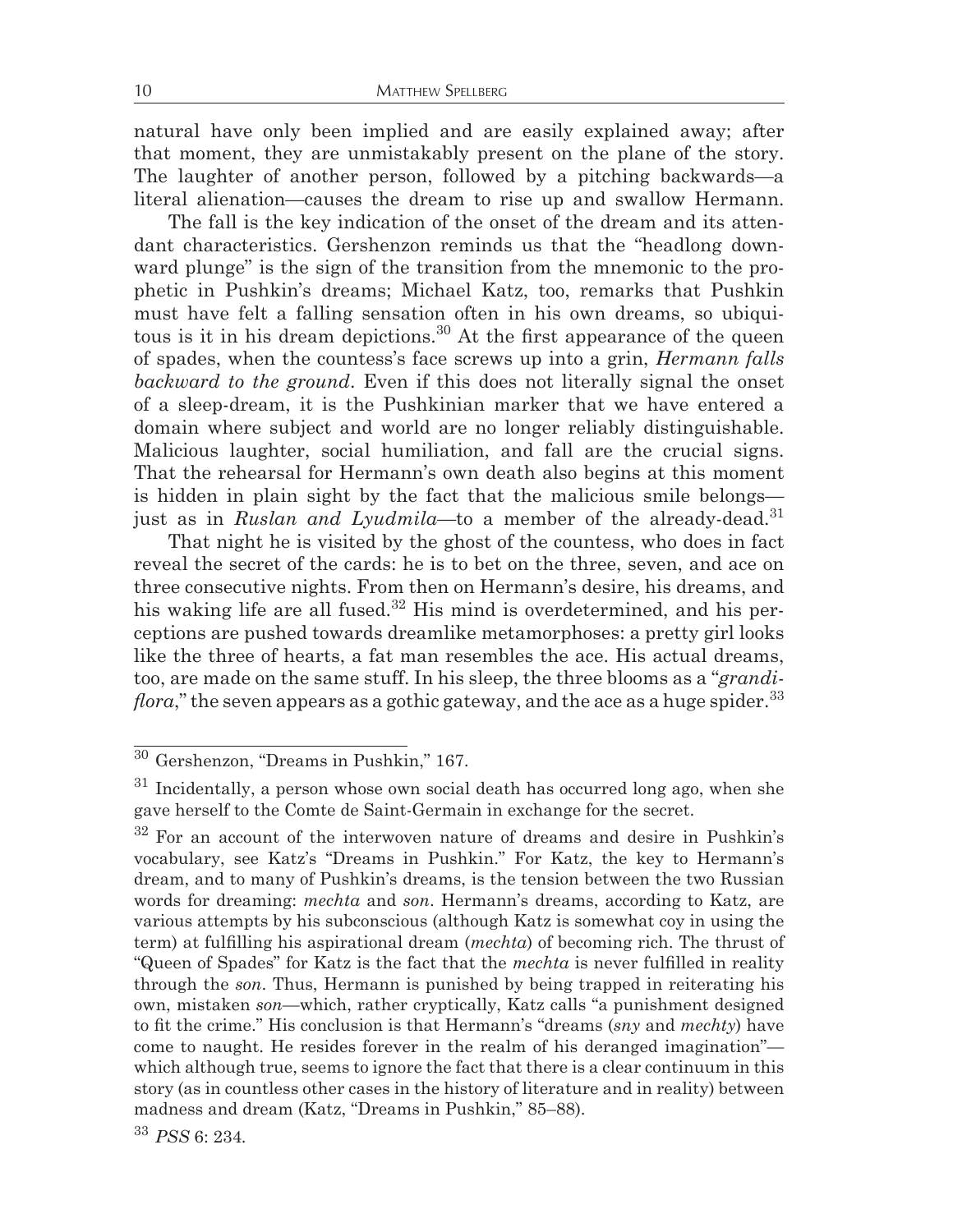We see here that the horrible grin has signaled a total immersion of Hermann into his dream—from here on, there is no distinguishing his life from his hallucinations. But for our schema to hold fast, Hermann must at the same time be expelled from the dream. That he is in fact expelled betrayed—by the dream is only made clear in the fnal lines when, having placed his bets, he discovers he has accidentally laid money on the queen of spades. The queen screws up her face and grins (*usmekhnulas´*) just like the old countess; Hermann screams, "*starukha!*"<sup>34</sup> We realize now that, as always in Pushkin, the turning of the dream against the dreamer is exactly the same act as its merging with the dreamer. The prophecy has completely absorbed Hermann, but from the outset it has also *betrayed* him. The phantasm of the old woman consumes him while also misleading his hand.

True to our schema, this double act of becoming and betraying is an instrument of social death. Hermann is ruined fnancially; he loses his one chance at fnding a suitable wife; he is disgraced. Hard on the heels of social death follows psychic death. The last we hear of him, he has lost his mind and is confined to a mental hospital, muttering rapidly: "three, seven, ace; three, seven, queen!"<sup>35</sup>

The queen of spades is the necessary fnal term in the sequence: it is only because both ace and queen are drawn by the dealer that Hermann loses all of his money. She seals the envelopment of the dreamer by nightmare; she is the equivalent to Ruslan's paralysis and Otrepiev's pitch off of the balcony.

It is important to observe that these dreams, while rehearsing social death, are also more literally prophetic: they tell the future (although perhaps not as clearly as we, readers who already know the ends of Pushkin's stories, perceive them to).<sup>36</sup>

Pushkin's association of dreaming and social death with future prediction can be seen somewhat more clearly in Grinyov's dream from *The Captain's Daughter*, but it is important to understand that even in this story, in which a quite obviously symbolic and predictive dream appears, the dream is not *merely* a vehicle for prophecy and symbolism. It is, as always, a highly wrought phenomenon, with the dense texture and schema typical of the Pushkinian dream.

Before the dream even begins, Pushkin goes out of his way to establish, as in "The Queen of Spades," a world continuous with dream-reality. A snowstorm overtakes Grinyov and Savelich, wiping away the perceptual conventions governing reality and casting the whole world in an estranging light (snow, as Caryl Emerson has shown, and as we will see again in

<sup>34</sup> Ibid., 237.

 $35$  Ibid.

 $36$  After all, Hermann's predictive dream is false; the Undertaker's is at best a confusion of past and future; and Ruslan's is about reversal and foreboding but is, at best, not so much a prediction of the future as the enabler of the future (insofar as it permits Farláf to attack Ruslan by paralyzing him).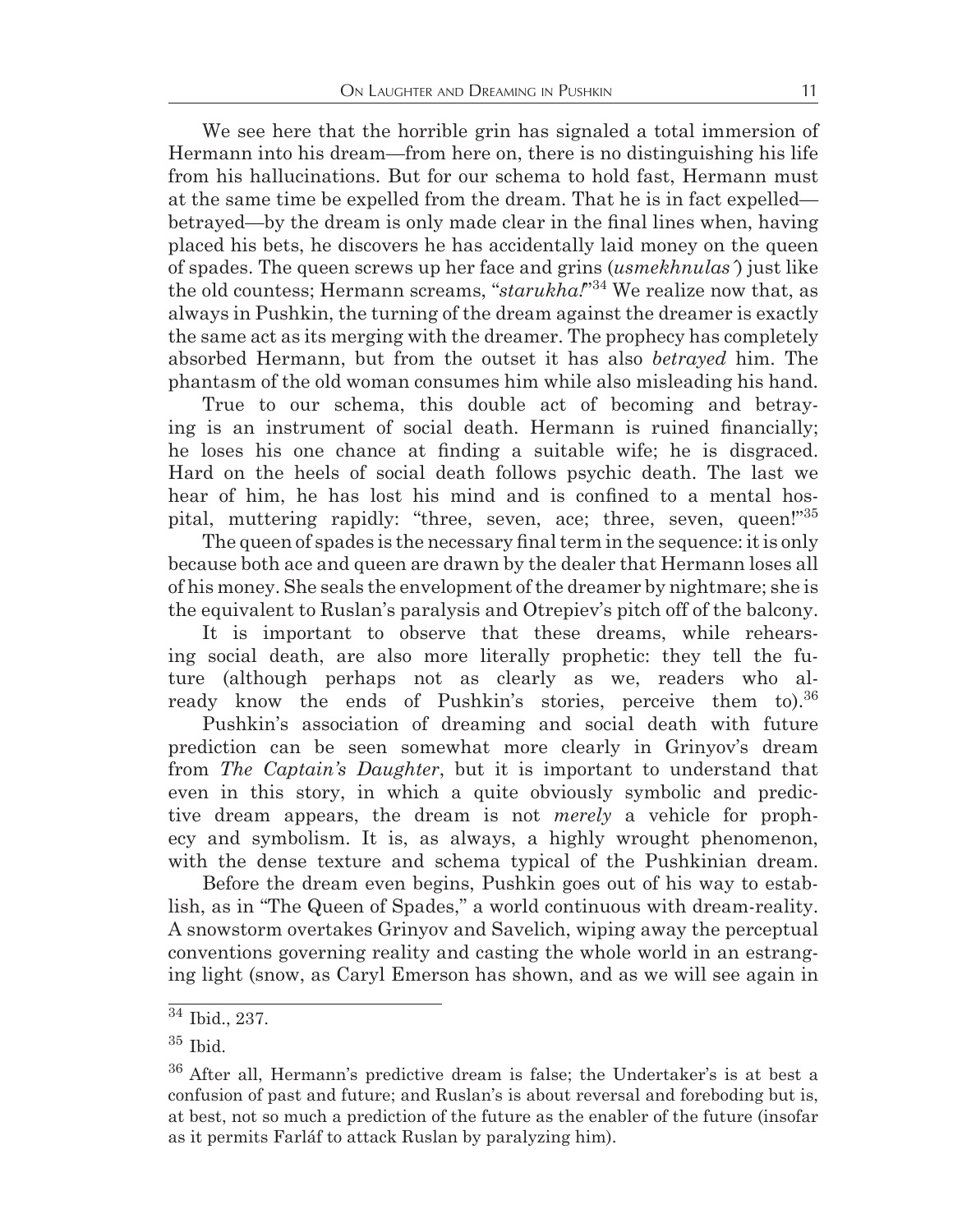*Eugene Onegin*, has special connections to dream life).<sup>37</sup> The appearance of the mysterious and metamorphic *muzhik*—the coachman is at frst unsure if he is a tree or a bear or a wolf—further contributes an aura of constant, unexpected transformation. All of this prepares the stage for the dream that springs upon Grinyov as the rocking carriage puts him to sleep. He dreams he has emerged out of the storm and returned home, where he fnds his mother in distress, a crowd of people, and his father on his deathbed:

Я стал на колени и устремил глаза мои на больного. Что ж?.. Вместо отца моего вижу в постеле лежит мужик с черной бородою, весело на меня поглядывая. Я в недоумении оборотился к матушке, говоря ей: «Что это значит? Это не батюшка. И к какой мне стати просить благословения у мужика?» — «Все равно, Петруша, — отвечала мне матушка, — это твой посажёный отец; поцелуй у него ручку, и пусть он тебя благословит…» Я не соглашался. Тогда мужик вскочил с постели, выхватил топор изза спины и стал махать во все стороны. Я хотел бежать… и не мог; комната наполнилась мертвыми телами; я спотыкался о тела и скользил в кровавых лужах… Страшный мужик ласково меня кликал, говоря: «Не бойсь, подойди под мое благословение...»<sup>38</sup>

The prophetic quality of the dream is immediately apparent to those who have already read the rest of *The Captain's Daughter*: for the muzhik who guides Grinyov through the snowstorm and then haunts his dream will turn out to be Pugachov; he will repeatedly spare Grinyov's life and even play a kind of perverse father-fgure to him during his violent rebellion (both Gershenzon and Katz read the dream in this light).<sup>39</sup>

But once again, the double schema is crucially present, and in fact the prophetic strain must be accessed through its doors (there is much more also going on in the dream, especially having to do with the curious vocabulary of *posazheny*, the stand-in, but that is not of direct concern to

 $37$  For the importance of snow in Pushkin's dreams, see Caryl Emerson, "Grinyov's Dream," 61–62. Furthermore, I note that there are certain natural experiences which, without our completely knowing why, immediately evoke, as if analogically, the dreamlike, especially those which fracture the perceptual feld, like fickering leaves, pouring rain, and falling snow. Pushkin makes great use of this fact in *Onegin*. See section 3, below. The dreamlike nature of fractured perception is treated in much greater detail in my essay "The Chimeric Element in Perception: A First Exploration," *Southwest Review* 99: 1 (2014): 92–116.

<sup>38</sup> *PSS* 6: 269–70.

<sup>39</sup> "The dream in *The Captain's Daughter* provides information about the two main characters, Grinyov and Pugachev, and develops the narrative connection between the personal and historical themes" (Katz, "Dreams in Pushkin," 90). "It is impossible to explain the second part of the dream rationally; it obviously contains prophetic elements" (Gershenzon, "Dreams in Pushkin," 166).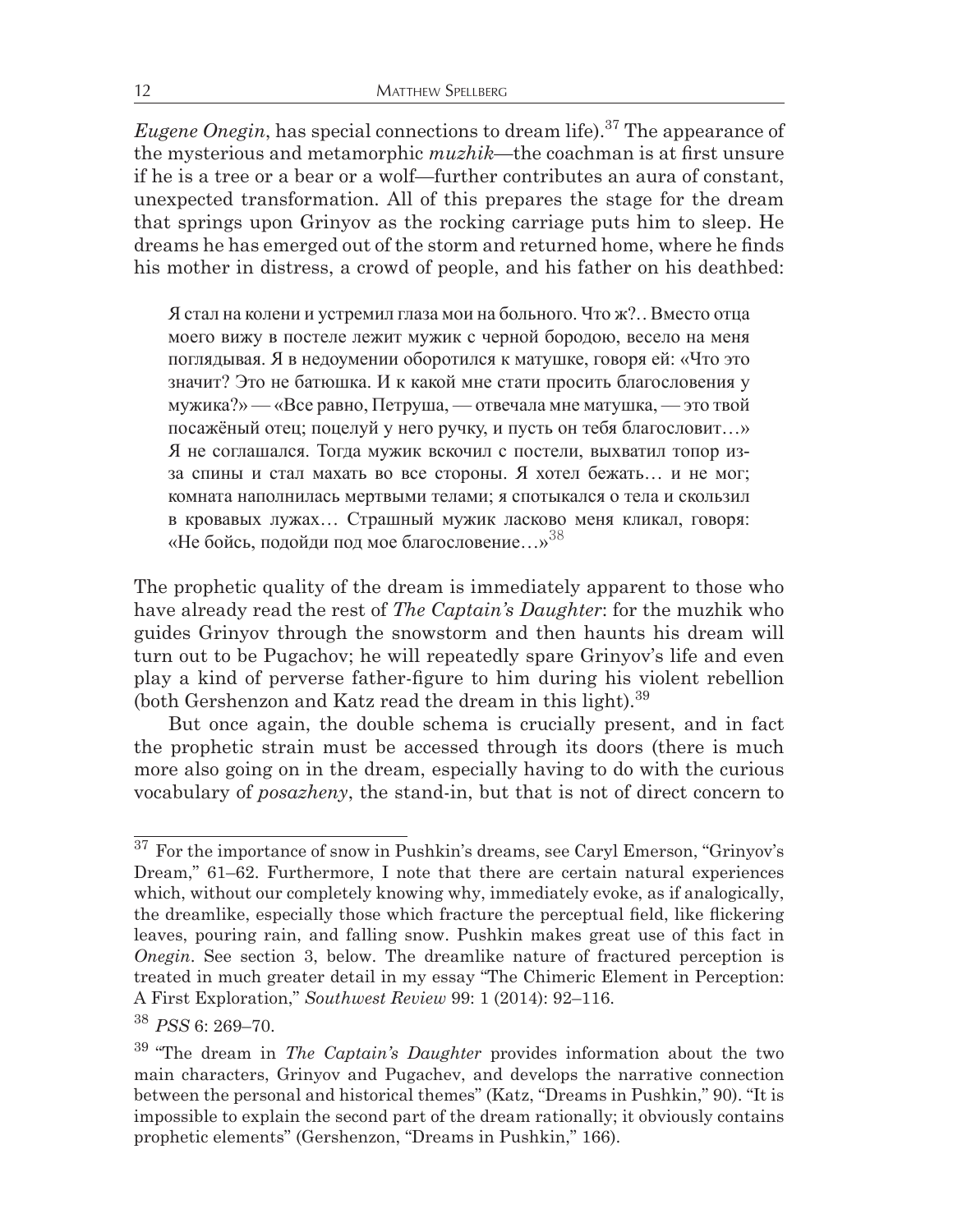this essay).<sup>40</sup> The dream catches Grinyov off guard, its logic is suddenly no longer his own when the muzhik looks at him merrily—*veselo*, the same word as in *Ruslan*, once again unsettling for its incongruity with what's about to happen. As the dream catches him off-guard, it also ensnares him deeply: he is trapped in the room with the rampaging Pugachov, he cannot exit and, as in Pushkin's other dreams, he *falls*. Once more, this double motion of isolation from and insertion into a dream-world is coupled with a rehearsal for death: for not only is Grinyov witness to terrible slaughter in his dream, he is also, unwittingly, rehearsing a later scene in the novella when he is pardoned by Pugachov on the way to the gallows.

The muzhik's skullish grin is the gateway not only to the merging of dreamer and dream, but also to projection into the future. This is the moment when the dream shifts from what had been—the home, confict with the father—to what will be. What can we (or Pushkin) mean, without recourse to mysticism, by the claim that a dream portends the future? Perhaps we mean that dreams are concerned with *future potentials* rather than past events: in a dream, the constituent material of the past is reassembled into a situation that has no parallel in the waking present and thus can be displaced onto the future. Richard Gregg, writing about Tatyana's dream in *Onegin*, says that Pushkin presents, as if for careful analysis, "two distinct possibilities for the future."<sup>41</sup> So too, Grinyov's dream is about distinct possibilities: being killed by the muzhik and being saved by him. The stakes of the Pushkinian dream, as we have repeatedly seen, are social survival and social death—and, following those almost inevitably, physical survival and physical death. In this way, these dreams may suggest that physical survival is almost impossible without social survival, and thus evaluating present chances for the latter are tantamount to unveiling future chances for the former.

The dream in Pushkin (and perhaps not just in Pushkin) affords a privileged window into social relations; amid the confusions and carnage of dreaming, a window into the deep reality of our relationship to others is opened. In the opening sequence of *The Captain's Daughter*, Grinyov depends deeply on Pugachev; without the muzhik, he and his manservant are unable to make it through the snowstorm. This is a fact of his life that is, at that moment, defning of his present options. As far he is concerned, it may even be defning of his future. It is this frightening, identity-upsetting dependence on the muzhik that Grinyov stages for himself in the dream. This is not so much explaining the future to himself as it is working out ramifcations of the immediate present, playing with and rearranging its constituent parts (how strange to be lost in a snowstorm where an unknown peasant is more important to your immediate survival than all the fathers and mothers in the world!). Our future (or at least a good part of

<sup>40</sup> See Katz, "Dreams in Pushkin," on this matter, 90–92.

 $41$  Gregg, "Tat'yana's Two Dreams," 494.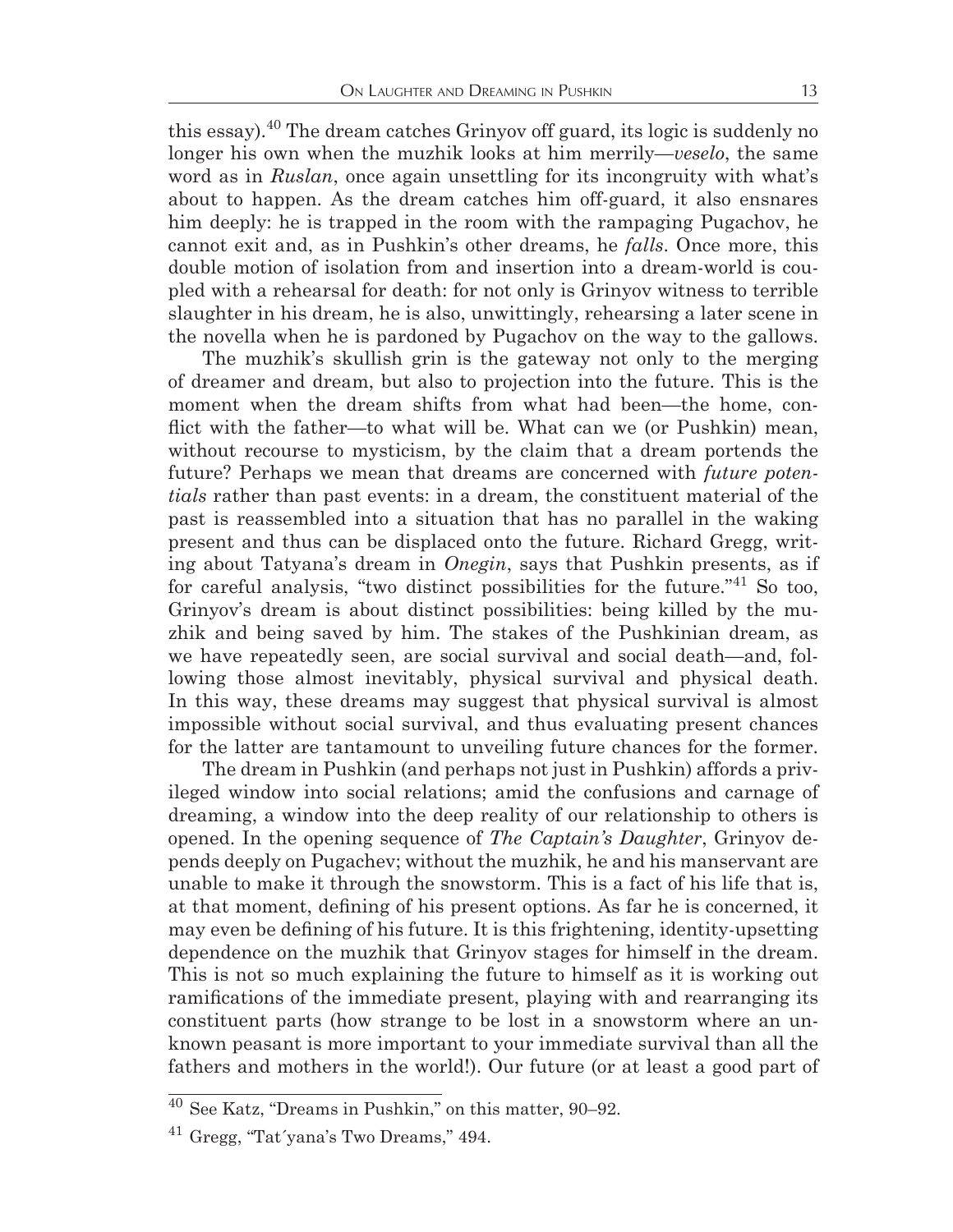it) inheres in the social relations available to us, in the allies, dependents, superiors, and enemies we might gain; dreams are a place where we can rehearse our interactions with these figures.<sup>42</sup> Perhaps Grinyov's dream is like a chessboard on which a player is practicing for his next match. He arranges the many pieces—muzhik-guide, father, mother, servants, and observers—into multiple combinations, acting out possible situations for the play of real life (where of course he will have to play *with* someone and will have to account for unanticipated moves, moves which do not originate in his mind). But why it is that the dream, of all forms of consciousness, allows us to play with the pawns and pieces of our own social future will only become clear in Pushkin's greatest and most elaborate dream.

### **III. The Laughter of Possession: Tatyana's Dream**

This great dream is Tatyana's in the central chapter of *Eugene Onegin*. Critics have almost unanimously agreed on its signifcance, though they have expressed it in differing language: Dmitri Chizhevsky called it "a revelation of things which lie unperceived in the depths of her soul," while the German scholar Tangl has claimed that every stanza, line, and even word echoes larger structures of the poem.<sup>43</sup> It is an immensely complicated aesthetic and thematic achievement, and we will only grasp its full signifcance by moving slowly through its many layers. The day of the dream, it snows for the frst time that year—a late snow on the 2nd of January. The world is thus estranged from itself and made new. It is the second half of the Christmas season, the dark rather than sacred half, the moment for portents and pagan visions. Pushkin gives us, in his prologue to the dream itself, a careful catalogue of folk-divination ceremonies practiced by young Russian women. Wigzell and Ryan (and elsewhere Olga Peters Hasty) have written thoroughly on the relation between these incantations and the dream that follows hard upon them: Tatyana is immersed in the supernatural, exposed to its atavistic vision of a world governed by fate, visible in fragments thrown off by shadows, nighttime refections, and candle wax.44 To their analysis, I will only add that it is not merely the logic

 $\frac{42}{42}$  For the related theory that dreaming evolved as a rehearsal mechanism for danger situations, see Jonathan Winson, *Brain and Psyche: The Biology of the Unconscious* (New York: Doubleday, 1987).

<sup>43</sup> E. Tangl, "Tatjanas Traum," *Zeitschrift für Slavische Philologie* 25: 1 (1956): 230 (Chizhevsky) and 231.

<sup>&</sup>lt;sup>44</sup> W. F. Ryan and Faith Wigzell, "Gullible Girls and Dreadful Dreams: Zhukovskii, Pushkin and Popular Divination," *The Slavonic and East European Review* 70: 4 (October 1992): 647–69, as well as Olga Peters Hasty's study *Pushkin's Tatiana* (Madison: University of Wisconsin Press, 1999), especially 140–44. Much has been more generally written about the dreamlike nature of folk traditions—the work of Carl Jung, for example, is almost entirely predicated on the seemingly analogous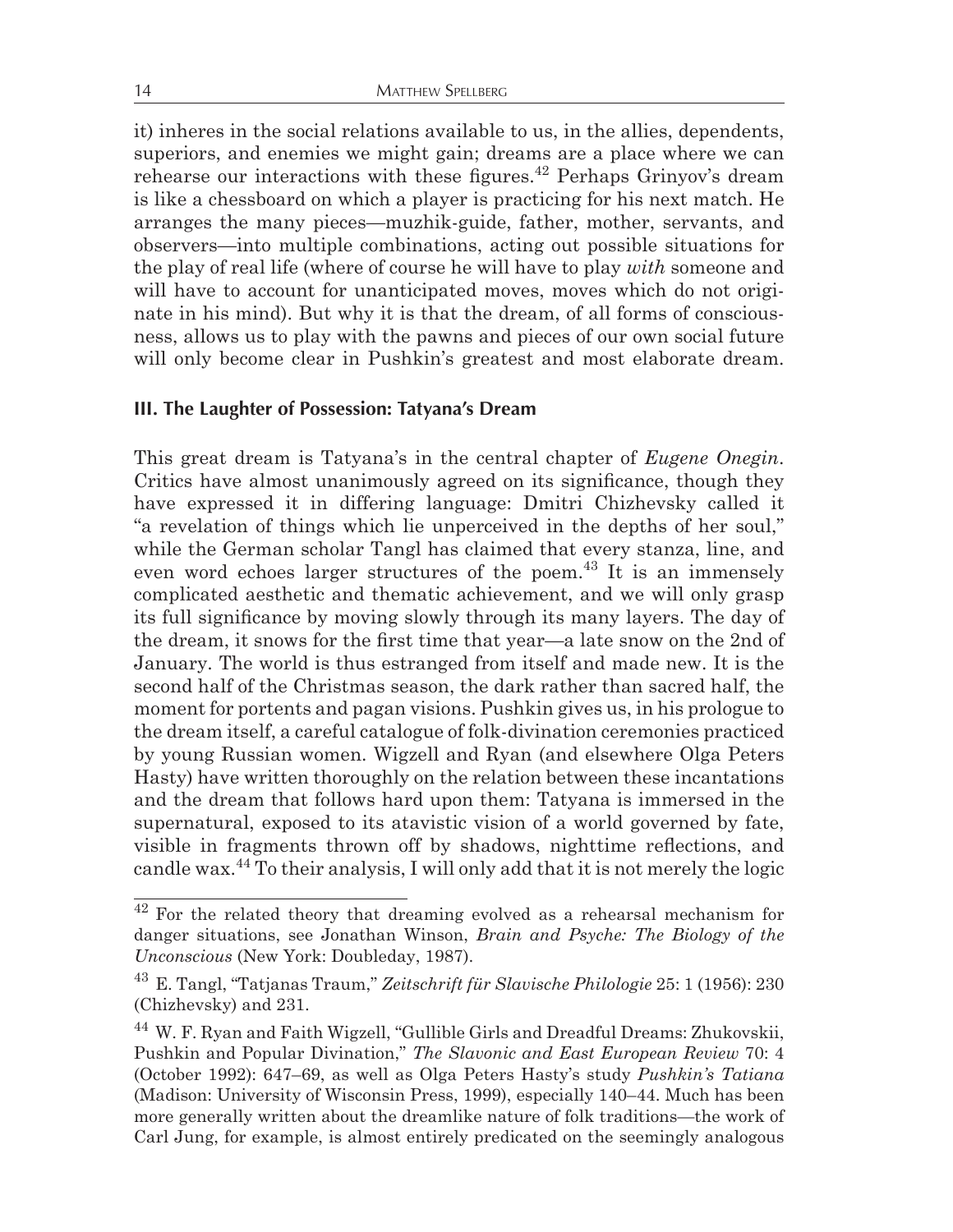of this folk divination that mirrors dreaming, but also its phenomenology. For example, the mutation of lumps of wax when poured into cold water for fortune-telling closely resembles the mutability of objects within dream. Looking at the moon through a mirror in order to see your husband's face is much like the oneiric blurring of two friends into a single composite person. Walking out into the street to ask a stranger his name and thinking that this will be your future husband's name too (Tatyana asks and hears in reply the appallingly rustic "Agafon"—a little Pushkinian joke), replicates the experience of the strange being interchangeable with the familiar (an unknown muzhik becoming a father, for example).

But Pushkin's concern with Tatyana's dream is not merely, or even primarily, supernatural. As she lays herself to sleep, having exhausted a compendium of folk rituals, she is transported to a world not of superstitions made real, but of austere, snowbound beauty. Commentators have made much of the interweaving of exact details from other scenes. Nabokov, for example, sees in many lines of the dream-sequence echoes of the verse-forms of earlier chapters, suggesting, for example, Tatyana's disastrous encounter with the object of her desire, Onegin.45 Commentators, too, are quick to fxate on the great bear who rises up from the snow almost immediately—perhaps a surrogate bridegroom, a symbol of the corpulent general she will later marry (Nabokov), or some kind of sexual emblem.<sup>46</sup> But in doing so, they lose sight of the fact that the first four stanzas of the dream (Pushkin devotes a total of eleven to it, or 154 lines of the poem) are primarily a cold, exquisite description of a winter landscape.

Tatyana enters a reality in a state of radiant fux. Neither sublime in the model of a mountain, nor exactly beautiful like a flower, the wintry patterns of starlight, ice, and rushing water which surround her are the torchbearers for a frequentative perceptual state, built of phenomena which constantly renew themselves. She is encircled by a halo of imperfective verbs and trembling adjectives—*shumit*, *klubit*, *siiaet; khrupkoe,* the misty-gray *sedoe—*which give the impression of a world cracking open, ready to reconfigure at any moment.  $47$ 

Tatyana is surrounded by beauty yet weighed down by fear. The world trembles with multiple valences, extreme fuctuations in potential. We might say that the ambivalence in these frst four lyrical stanzas of the dream dramatizes the confict between Tatyana the gardener of the inner life and Tatyana the maiden thrown into the anxieties of the social world, both by her love for Onegin and by the onrush of courtship and responsi-

modes of operation between dream consciousness and folk tradition.

<sup>45</sup> Vladimir Nabokov, *Commentary to "Eugene Onegin"* (London: Routledge, 1964), 2: 503.

<sup>46</sup> Ibid., 504. See also Hasty's chapter on Tatyana's dream.

<sup>47</sup> See n. 19.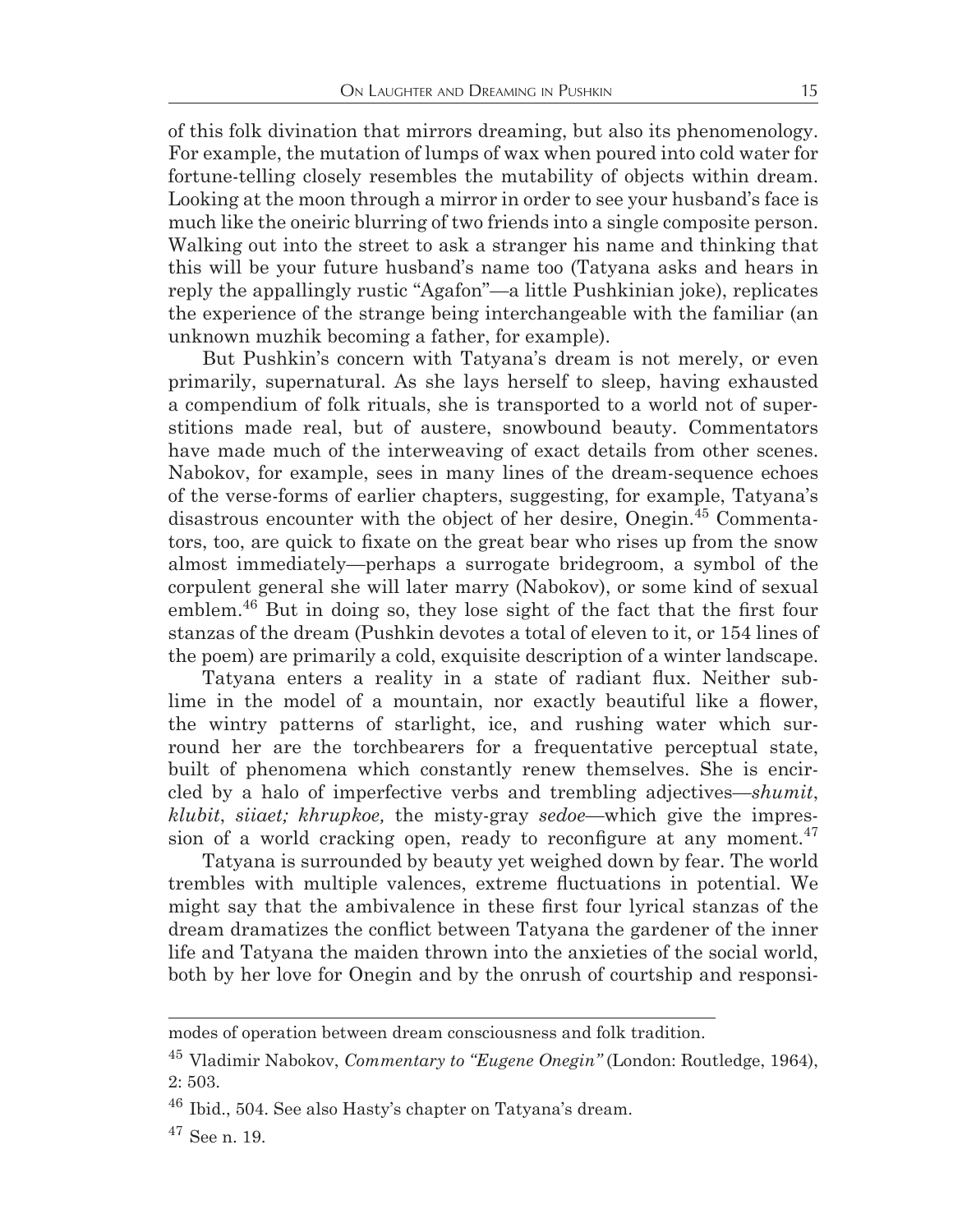bility that accompanies the arrival of the marrying age in a woman of her social standing. Tatyana is a solitary fgure in her waking life—her pose is by the window, alone, or withdrawn into a book. She has no use for gossip or games; as a child, she would not even play with dolls. The tranquil vigor of the imagination—the stillness that shakes, glistens, trembles—is the work of her early life, and she has sculpted a beautiful double for it in her dreams. Her declaration of love and Onegin's harsh rejection, however, have injected into this tranquil world another kind of urgent trembling, that of desire, both erotic and social, that of a fear of unfulfllment, and also of disgrace and humiliation. That this desire is also part and parcel of Tatyana's world of aesthetic tension cannot be doubted. Just before her dream, Pushkin explains that in terror, too, Tatyana finds a paradoxical pleasure.<sup>48</sup>

Another archive of mutable images replaces the fuidity of snowfall and escape when the bear, having fnally swept her up in its maw, deposits her gently on the threshold of a hut. She peers through a crack in the door and sees a circle of monsters: *"za stolom/ sidiat chudovishcha krugom."*<sup>49</sup> The famous list contains all the laughing monsters of the carnival spirit, the strangeness of dream, and the grotesqueries so beloved by Bakhtin: the horns and muzzle of dog, the head of a cockerel, a crayfsh straddling a spider, a witch with a goat's beard. The jovial death's head, the chimera, the *Mischwesen—*all proportions and fgures are outsized, displaced, and conjoined in an edifice of interruption.<sup>50</sup>

A certain element of hilarity manages to suggest itself in spite of Tatyana's fear. The dancing windmill, the pouting skeleton, the goose-necked death's head proudly faunting its red hat this is a send-up of the vanities, nightmare reduced to mockery and placed in a festal setting. These monsters are engaged in the carnival pursuits of feasting and drinking, making merry and dancing.<sup>51</sup>

<sup>48</sup> *Evgenii Onegin,* chap.5, stanza *7*; *PSS* 5: 88.

<sup>49</sup> *EO*, chap.5, stanza 18; *PSS* 5: 93.

<sup>50</sup> A crucial fgure for Bakhtin in his celebration of carnival is the grotesque manuscript illumination: "The free designs [on the border of manuscripts] represent chimeras (fantastic forms combining human, animal, and vegetable elements), comic devils, jugglers performing acrobatic tricks, masquerade fgures, and parodical scenes—that is, purely grotesque, carnivalesque themes" (Bakhtin, *Rabelais and His World*, 96).

 $51$  Nabokov sees the inspiration for the windmill in a burlesque comic opera Pushkin once saw in Petersburg and later adapted into a play; and the skull's red cap, he claims, might be an echo of the habits of a club of feasting carousers Pushkin once frequented (*Commentary to "Eugene Onegin,"* 2: 507). That there is a carnival satire of the established world in this passage is, again according to Nabokov, further confrmed by the "guffawing, barking, whistles, claps." This list belongs to a series of grating catalogues of sound, found throughout Pushkin's poem, which mock the ugly noise made by crowds of supposedly respectable people,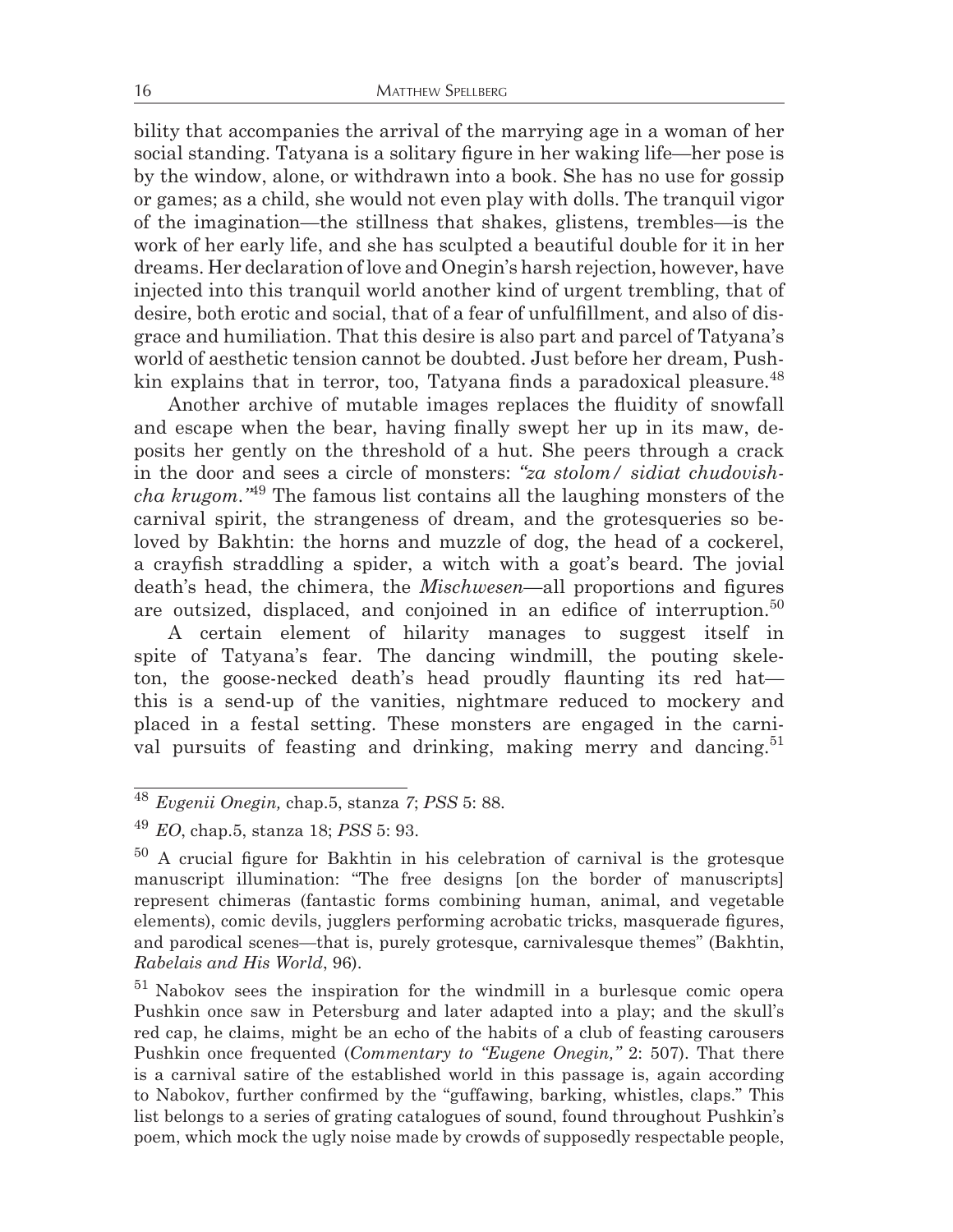In other words, the dream has the dethroning, intercalating energy of a festival, yet it inspires terror in its only spectator. This terror is compounded when we are given to understand what is at stake. Onegin, we learn, is the host of this feast, and Tatyana, her curiosity piqued by this fact, leans farther into the door, only to send a gust of betraying wind into the room. It is not long before Onegin singles out the pair of eyes behind the door. What happens next I will cite in full, as the following stanza is a unit of poetry devoted to presenting, in its most naked form, the pattern manifest in all of the other dreams we have seen in Pushkin.

И страшно ей; и торопливо Татьяна силится бежать: Нельзя никак; нетерпеливо Метаясь, хочет закричать: Не может; дверь толкнул Евгений: И взорам адских привидений Явилась дева; ярый смех Раздался дико; очи всех, Копыты, хоботы кривые, Хвосты хохлатые, клыки, Усы, кровавы языки, Рога и пальцы костяные, Всё указует на нее, И все кричат: мое! мое!<sup>52</sup>

This is the moment at which the dream turns decisively against Tatyana (even the bear, as we have seen, had helped Tatyana while menacing her). Onegin pulls open the door, she tumbles into the room, and the dream is fooded with malicious, even hellish, laughter. The dreamer, who has been suddenly rejected by the dream, is equally as suddenly made inseparable from it: the moment of social death. Invisible chains lock her in place; her feld of vision is drowned in the list of monstrous appendages crowding the doorway. And then, the monsters shout in chorus—as if they were the pealing voice of the dream itself, confrming what we have learned about laughing dreams in all of Pushkin's stories—*Moe! Moe! [Mine! Mine!].*

What follows is an amalgamation of desire and prophecy. Onegin dispels the monsters and declares Tatyana *his* possession—*moe,* he

whether at a name-day party in the country or at a princely ball in Moscow (95). Nabokov also shows us that the combinatory nature of these dream-demons is paramount when he remarks laconically, "Pushkin had considerable trouble in choosing his animals." In earlier drafts, Nabokov points to "horns and a bear's muzzle," "a mouse's head," "a donkey's head," "tiger's mane," "rat paws," "hawk nose," "red eye," "a proud proboscis," "a fsh with feet," "half crane, half mole" (506).

<sup>52</sup> *EO*, chap. 5, stanza 19; *PSS* 5: 93.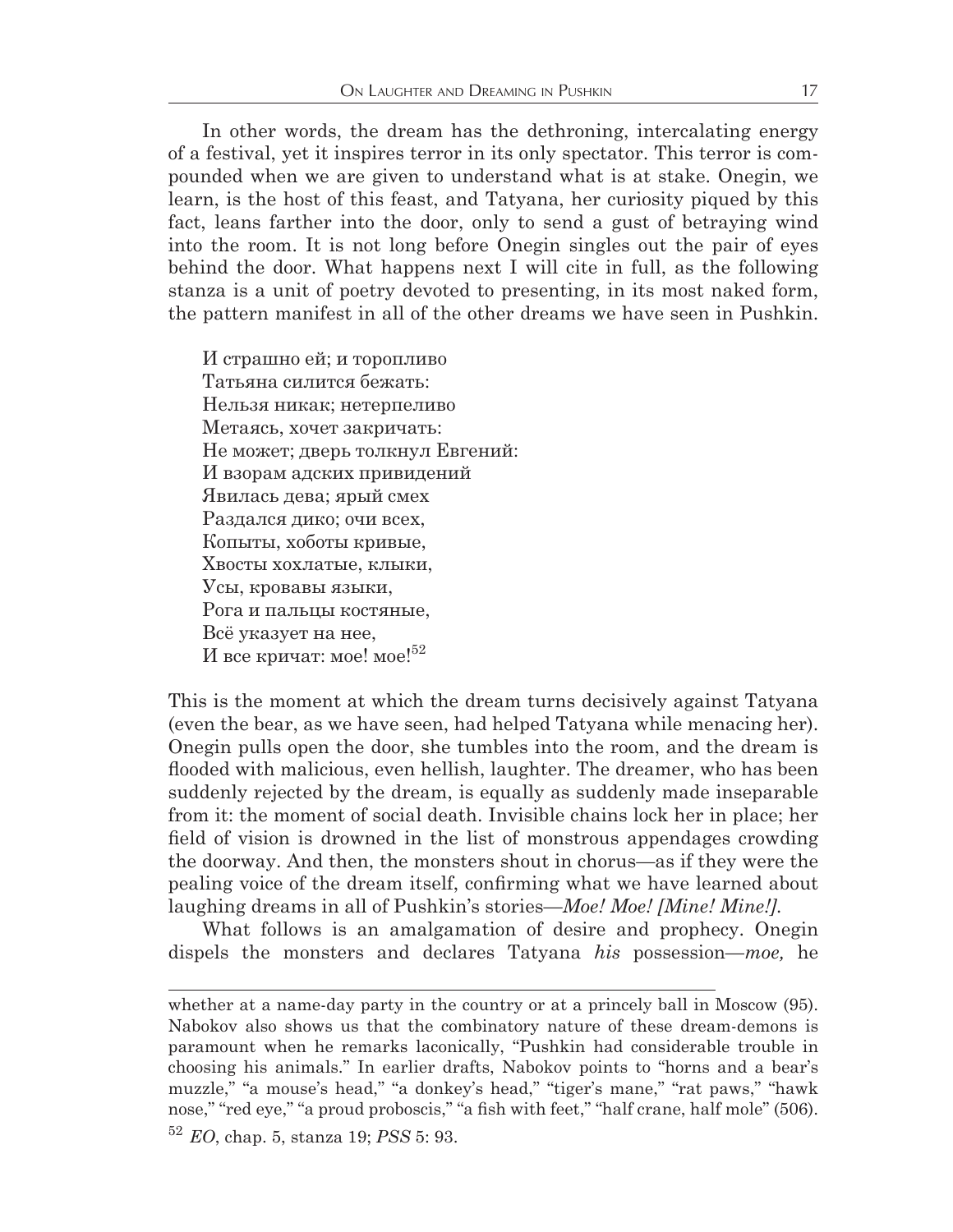shouts, in the neuter (as if to say *it* is mine), compounding Tatyana's object-like integration into the dream. The monsters disappear. He takes her to bed and, at this moment, Tatyana's sister Olga and her betrothed Lensky appear, intruding upon the intercourse of the dreamer and dream-projection. Onegin draws a knife and stabs Lensky—an exact foreshadowing of chapter 6 of the novel, except that Onegin's weapon in the duel with his former friend will of necessity be a pistol.

Why does the immense energy of the incongruous and potential turn tragic in Tatyana's dream? The answer, once again, is to be found in the fact that the driving energy behind this dream—and the others in Pushkin's corpus—is social in nature. Dreaming in Pushkin is not primarily sexual or even symbolic per se. It is intersubjective, or to be more precise, it is mimetic of intersubjectivity. Tatyana recreates in her head a map of her relations with others, both specifc others, that is with Lensky and Onegin, and also with intentionally obscured fgures, monsters and animals whose life force is anthropomorphic but whose actual identities are beside the point (there are hints of Buyanov and other bores, but the anonymity is paramount). For Tatyana confronts here, perhaps for the frst time, the fact of others in the world—not just the others she knows, but all others. In other words, she encounters in her dream the unfathomable and, perhaps for her, *unbearable* fact that millions of other consciousnesses, as full as her own, exist, and what's more, are *instrumental in making her exist*. Dreaming is often pointed to as the paramount solitary activity; but this is in some sense a misnomer, for although it is true that no other mind shares our dreams, our dreams are full of placeholders for other minds. The more we become aware of these others' presence in our own minds, the more we become aware of their constitutive role in the creation of consciousness. In dreaming, their presence in our minds becomes explicit, palpable: they take a bodily form and interact with us on the surfaces of the inner life. Pushkin, who died for the sake of honor and the social standing it entails, understood this deeply and made it the center of his literary dream-life. This is why, over and over again in his writing, the moment of separation between the dreamer and the other inhabitants of the dream is also the moment when they cleave together. As we are rejected by others, we become fully aware of how chained we are (for good and for ill) to their expressions of approval and disapproval. Insofar as there exists agency in Pushkin's world, its opposite is clearly the paralysis that follows scornful laughter and public shame. It is perhaps because this shame appears without alternative or exit in dreams (unlike, say, the duel in real life) that they are so associated with a lack of agency.

It might be argued that Tatyana's dream, with its elaborate mimesis of social forces, anticipates the polyphonic Dostoevsky Bakhtin so celebrates. When Bakhtin writes of a "genuine polyphony of fully valid voices," he might be speaking of Tatyana's dream, except that *voices* is not quite the word: instead, there is a polyphony of fully valid *forces*, a sense that each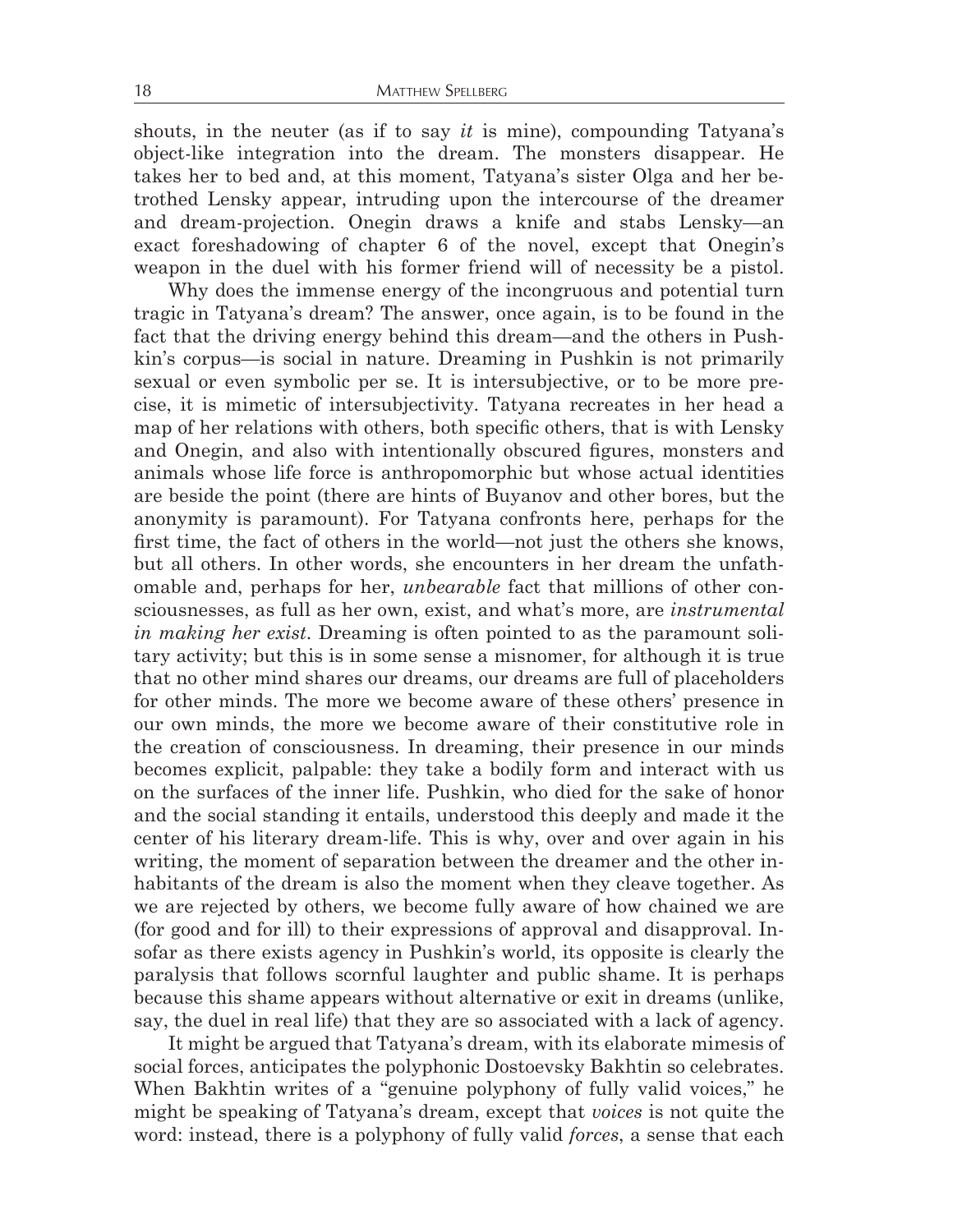relation to a person (or, since this is a re-creation of a dream, each image of a relation of a person), creates a valence in the psyche, with its own charge and timbre. If we were to borrow the phenomenological vocabulary of the philosopher Max Scheler, we would say that Tatyana has fully come to understand the power of *Mitgefühl—*fellow-feeling—in precisely the moment when it has been denied to her. If, as Scheler believes, our self is constituted by our various sympathetic (that is, emotional) reactions and interactions to others, then we fall into a psychic abyss when those reactions no longer have traction. Scheler argues that when human relations turn cruel what is actually happening is that *Mitgefühl* has given way to *Nachgefühl*, that is, to mere vicarious feeling, sensing someone else's feeling without accepting any of the responsibilities such an act entails. We sense someone's subjective state, but we refuse to accept (or cannot accept) responsibility for acting appropriately in response to it. Scheler says that a malicious person or torturer refuses *Mitgefühl* in favor of *Nachgefühl*: an aggressor *senses* his victim's pain (in fact, his success as an aggressor is predicated on his ability to know when and how pain is being inficted), but at the same time he resists the impulse to embrace his inclination to care for a person in pain.<sup>53</sup>

Tatyana is a voyeur in her own dream, and then a victim; she reaches out for Scheler's *Mitgefühl*, only to be suddenly treated by the other dream-characters with brutal *Nachgefühl*. She watches a feast at which she is not a participant, at which the laughter excludes her. And the power of this exclusion—this alienation and sudden awareness of her status in relation to others—shocks her into clairvoyance. In other words, she sees, as if in a self-hating mirror, her own *Nachgefühl*, and is fnally given the impetus to convert it into *Mitgefühl.* Once she has reached this moment of *social death*, the deep nature of social relations, and her duties toward them, suddenly becomes clear to her. Her infatuation with Onegin will implicate Olga and destroy Lensky. The dream has shaken Tatyana from her self-centered romanticism, and in its place comes a moment of terrible and banal lucidity—the pressures of the outside world make her relationship with Onegin impossible and immediately have consequences for all the other wills and minds in her small countryside world. The privacy of dreaming, in other words, is the stage upon which Tatyana unveils to herself the interdependence of her actions, and thus manages to understand their larger implications (which is ultimately not enough to prevent Lensky's death). Dreaming such a dream and confronting the world through its parameters is the most telling sign of the courage and sensitivity embedded within the fabric of Tatyana's character (We can now see to what extent Grinyov's clairvoyance is likewise social in nature. It is a revelation of a true set of social relations, of sincere Schelerian *Mitgefühl*, made clear by the erasure of his self-deceptions: he realizes that he must no longer

<sup>53</sup> Max Scheler, *The Nature of Sympathy*, trans. Peter Heath (Hamden, CT: Archon Books), 1954, see especially 12–36.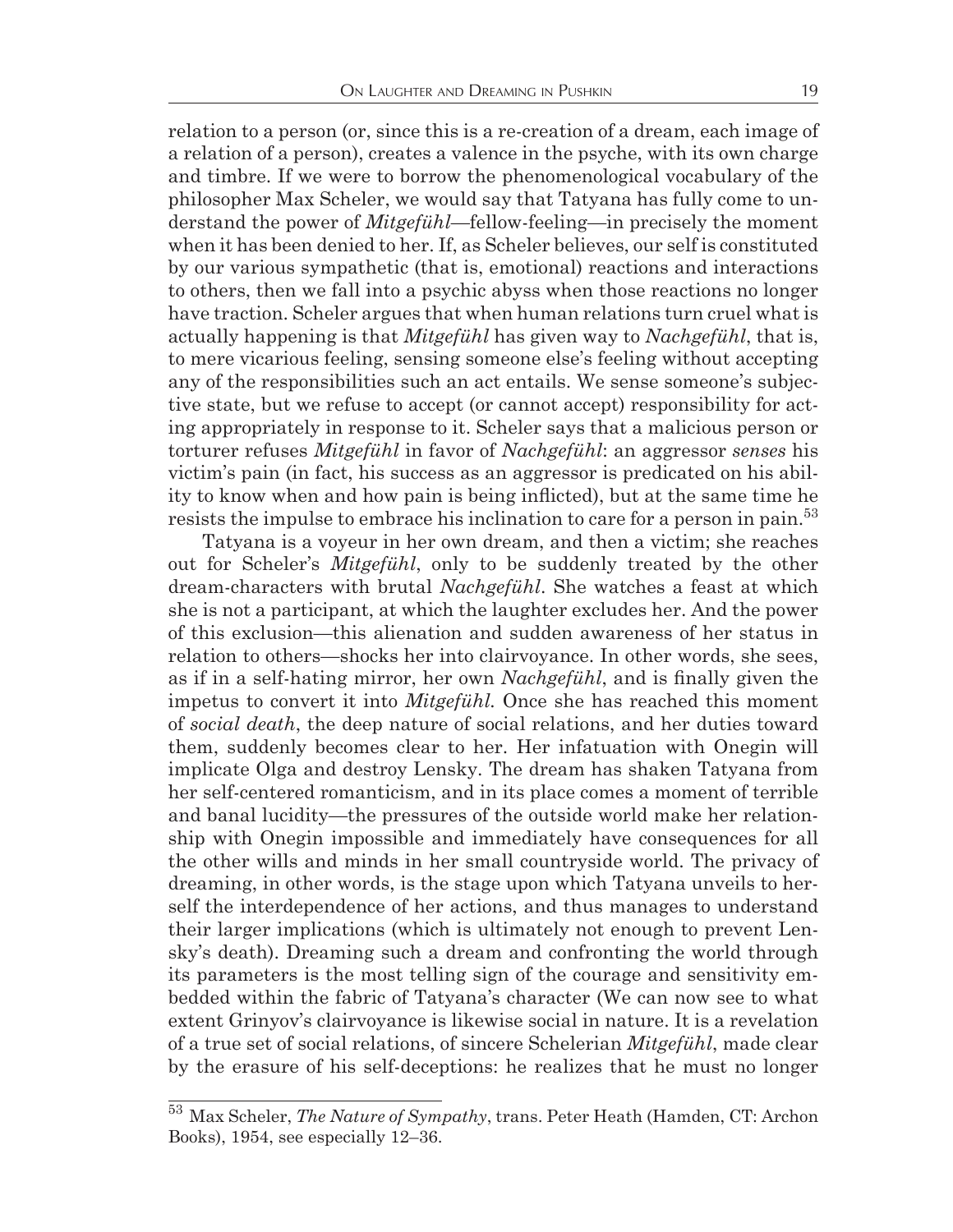seek his father's approval, and that later he must swallow his pride so that Masha can intercede on his behalf to the *Matiushka*-Empress Catherine).

This is not to say that the dream in Pushkin is a symbol for the social world. Rather it is a *mimesis*, an *imitation*—if one that is highly subjective and stylized. Its inhabitants do not *represent* something (we cannot say defnitively that the monsters are Buyanov or old Larin or the Id, or for that matter that Lensky or Onegin symbolize something beyond themselves). Rather, taken together, they *embody* the social energies and anxieties that Tatyana refuses to heed when awake, but which in a fundamentally psychic sense make her who she is. If Tatyana truly were prepared to risk everything (including Olga and Lensky and her parents' reputation) for Onegin and suffer the consequences she would never need to dream such a dream. But Tatyana has to rehearse for herself the power of the social world—and she makes a perceptive study of the consequences involved in abandoning it. In this way, the dream and its implications also stand against the romantic (and operatic) interpretation of Tatyana as a helpless, lovesick girl. The woman who dreams this decisive dream understands very clearly the meaning of living outside society: it is no whimsical Byronic adventure. The dream is the chrysalis out of which the adult Tatyana will emerge (and simultaneously, as Richard Gregg suggests, it is the place where Pushkin the romantic poet gives way to "Pushkin the chronicler of contemporary *mores*").<sup>54</sup> The new Tatyana will reach her full maturity as the princess who, in the fnal moments of the book, lectures Onegin from a position of ennobled sadness on duty and honor.

The fundamentally social aspect of dreams for Pushkin (which is laid bare by scornful laughter) also explains why his dreams always vacillate between horror and satire. They are, I believe, meant to be genuinely macabre and frightening (even the dream of the "The Undertaker," although a ludicrous gothic parody, has something legitimately sinister about it). But, at the same time, all of his dreams have an element of the absurd and mocking, yet another layer of laughter, this one directed at the text. The monsters of Tatyana's dream are buffoons. Grinyov's dream has a plot taken straight from Commedia dell'Arte, with a dying father switched out for an imposter just before the fnal blessing. *Ruslan and Lyudmila*, even at its most serious, borders on farce. "The Queen of Spades" winks at its own melodrama. This is because Pushkin's subject, both in dreams and beyond them, is the problem of social life—a problem which might be phrased as *the tyrannical stranglehold of the quotidian*. Every little thing in Pushkin's social world is blown out of proportion—a nod, a glance, a harsh word, the possibility of an inheritance, a card game—such that

<sup>54</sup> Pushkin "knew that in real life the alternative to the *mariage d'amour* was neither vows of celibacy nor a pathetic death, but the *mariage de convenance*; and his novel exhibits a sustained awareness of the fact" (Gregg, "Tat´yana's Two Dreams," 494).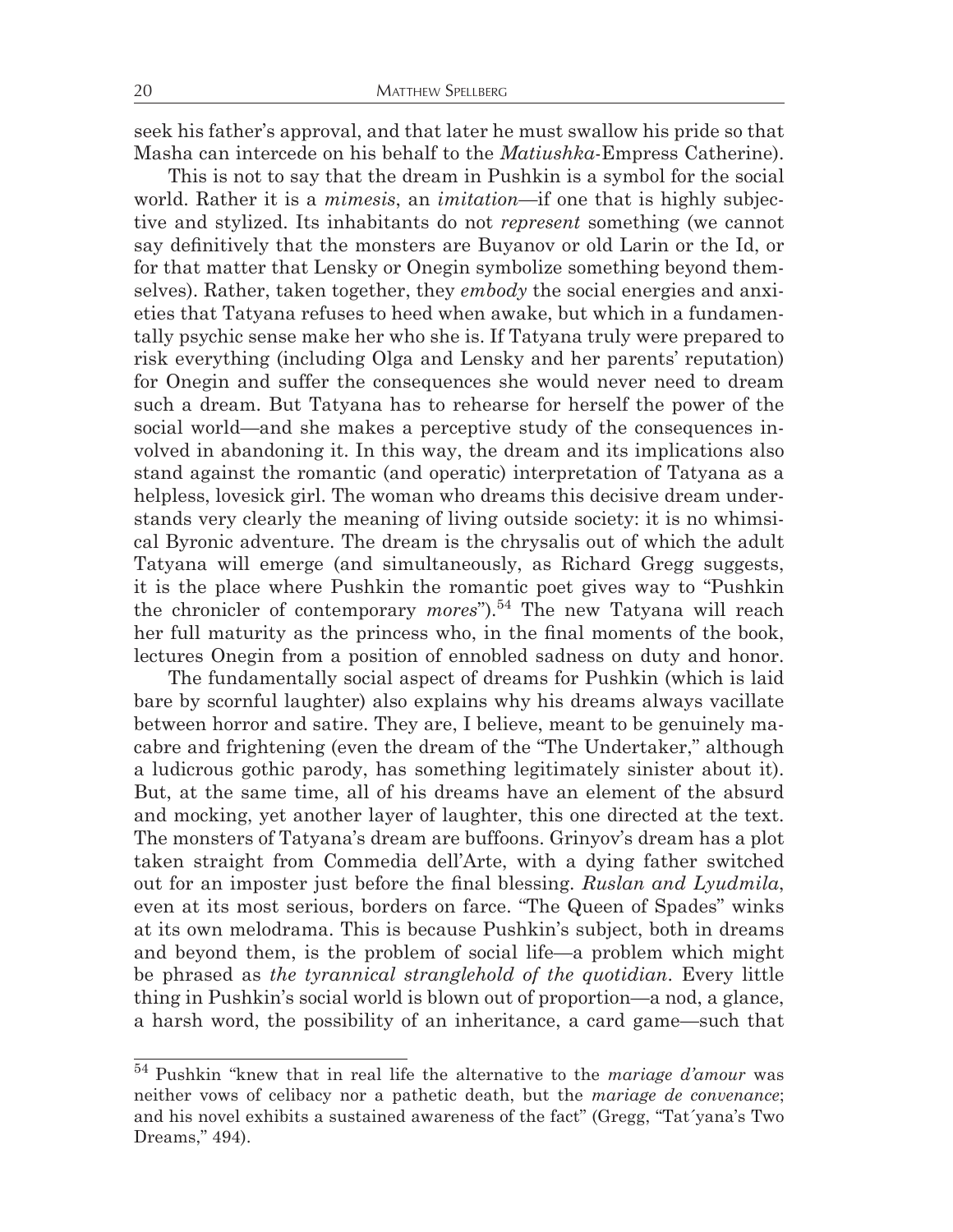these insignifcant daily events do in fact become matters of life and death (the first inklings of the underground man, furious at the officer walking in his way, are felt here). Pushkin's strategy for representing social life is to show up its ludicrous exaggerations, but acknowledge at the same time that its consequences are, if anything, all too often underestimated. It is for this reason, I hope, that my use of the term *social death*, with its attendant connotations of enslavement, will not seem exaggerated when applied to the mental lives of Pushkin's aristocratic dreamers. For they are in a profound sense slaves to social life, caught up in a strange state of being, at the mercy of others even when they most seem alone. It is my belief that Pushkin thought this (ambivalent, painful, necessary, delicious) imprisonment to others was a universal fact of human experience.

Tatyana's dream is the culmination of Pushkin's oneirology. It is, as Nabokov observes, an ingathering of material from across the stanzas of *Onegin*. But it is also the distilled essence of all of Pushkin's other dreams: Grinyov's snow, the undertaker's skeletons, Hermann's spider and wicked hag, Otrepiev's laughing multitude, even (as Sigismund Krzhizhanovsky points out) the very language of *Ruslan*. 55 It is the clearest and most complex statement in Pushkin's corpus that dreaming is the theater for the private performance of social experience. Chapter 5 of *Onegin* argues that dreaming possesses a certain privileged mystical clarity: that it makes clear the highly spiritual fact that we build our selves from the outside in, by making partial and imperfect (and often ingeniously transformed) copies of materials, affects, and behaviors from those people (and, to a lesser extent, things) we see around us, stitching them together after our own inscrutable logic of synthesis. When we integrate these copies of external forces—primarily shards of the crystal faces of other beings—into our inner lives, we never entirely dispense with the bonds they retain to their originals in the outside world. We examine these bonds—their strength, their weaknesses, their breaking points—every night in our dreams. The absorption of the animating force of the world into the mind is in the strictest sense of the word a sacral experience, and, as with much sacred experience, it is cousin to tragedy.

*Harvard University*

<sup>55</sup> Krzhizhanovsky gives us a quite remarkable schematization of the parallels between the language of Tatyana's dream and Ruslan's dream in "Po strofam 'Onegina,'" as well as an account of the stanza-by-stanza accretion of the monstrous, of the unending raising of the stakes. Sigismund Krzhizhanovsky, "Po strofam 'Onegina,'" in *Sobranie sochinenii v piati tomakh*, vol. 4 (St. Petersburg: Symposium, 2006), 416–19.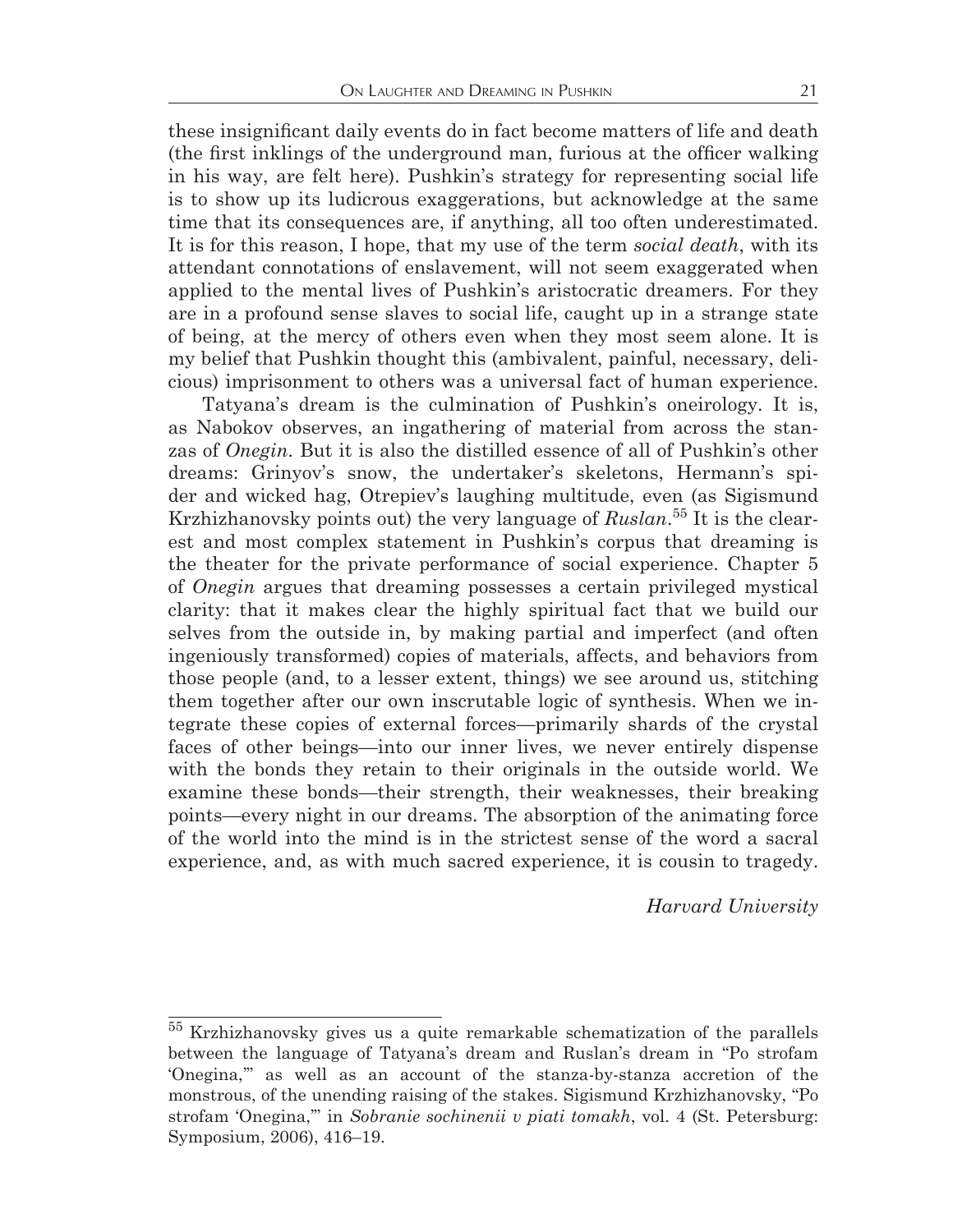#### **References**

- Bakhtin, Mikhail. *Problems of Dostoevsky's Poetics*. Translated and edited by Caryl Emerson. Minneapolis: University of Minnesota Press, 1984.
	- . *Rabelais and His World*. Translated by Hélène Iswolsky. Cambridge, MA: M.I.T. Press, 1965.
	- . *Tvorchestvo Fransua Rable i narodnaia kul´tura srednevekov´ia i Renessansa*. In *Sobranie sochinenii: V semi tomakh*, edited by I. L. Popova, vol. 4, pt. 2, 7–508. Moscow: Iazyki slavianskikh kul´tur, 2010.
- Bethea, David. "Taboo and the Family Romance in *The Captain's Daughter.*" In *Taboo Pushkin: Topics, Texts, Interpretations*, edited by Alyssa W. Dinega, 321–49. Madison: University of Wisconsin Press, 2012.
- Bowers, Katherine. "Through a Glass, Darkly: Use of the Gothic in Early Russian Realism." *The Modern Language Review* 108: 4 (October 2013): 1237–53.
- Busch, R. L. "Pushkin and the Gotho-freneticist Tradition." *Canadian Slavonic Papers* 29: 2/3 (1987):165–83.
- Driver, Sam N. *Puškin and Social Ideas*. New York: Columbia University Press, 1989.
- Emerson, Caryl. "Grinyov's Dream: *The Captain's Daughter* and a Father's Blessing." *Slavic Review* 40: 1 (1981): 60–76.

 . "Pushkin, Literary Criticism, and Creativity in Closed Places." *New Literary History* 29: 4 (Autumn 1998): 653–72.

- Fomichev, Sergei. "The World of Laughter in Pushkin's Comedy." In *The Uncensored "Boris Godunov": The Case for Pushkin's Original Comedy*, edited by Chester Dunning, 136–56. Madison: University of Wisconsin Press, 2006.
- Gershenzon, M. O. "Dreams in Pushkin." Translated by Stephen Aspden and Ray Parrott. *Russian Literature Triquarterly*, no. 23 (1990): 163– 76.
- Gregg, Richard A. "Tat´yana's Two Dreams: The Unwanted Spouse and the Demonic Lover." *The Slavonic and East European Review* 48: 113 (1970): 492–505.
- Hasty, Olga Peters. *Pushkin's Tatiana*. Madison: University of Wisconsin Press, 1999.
- Hoffman, E. T. A. "The Choosing of the Bride." In *Tales of Hoffman*, translated by R. J. Hollingdale, 339–411. New York: Penguin, 1982.
- Ingham, Norman. *E. T. A. Hoffman's Reception in Russia*. Würzburg: Jal-Verlag, 1974.